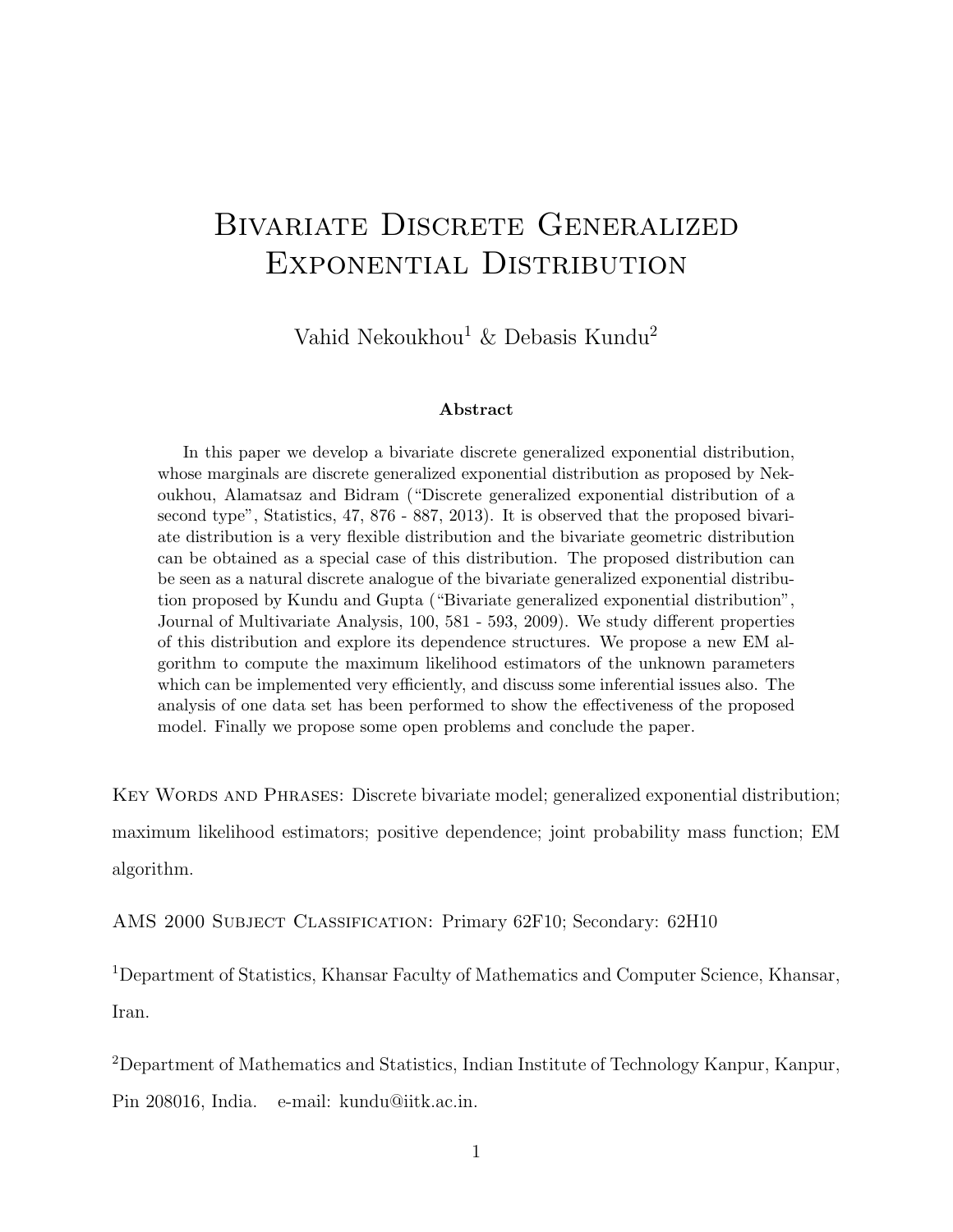### 1 INTRODUCTION

The Generalized exponential (GE) distribution originally introduced by Gupta and Kundu [6] has received considerable attention in recent years. It is an absolutely continuous univariate distribution with several interesting properties. It has been used quite successfully as an alternative to a gamma or a Weibull distribution. Recently, Nekoukhou et al. [12] introduced a discrete generalized exponential (DGE) distribution, which can be considered as the discrete analogue of the absolutely continuous GE distribution of Gupta and Kundu [6]. The DGE distribution proposed by Nekoukhou et al. [12] is a very flexible two-parameter distribution. The probability mass function of the DGE distribution can be a decreasing or a unimodal function. Similarly, the hazard function of the DGE distribution can be an increasing, decreasing or a constant function depending on the shape parameter. Hence, the geometric distribution can be obtained as a special case of the DGE distribution. It has been used to analyze various discrete data sets, and the performances are quite satisfactory.

Discrete bivariate data also occur quite naturally in practice. For example, the number of goals scored by two competing teams or the number of insurance claims for two different causes is purely discrete in nature. Recently, Lee and Cha [10] proposed two very general methods namely (i) minimization and (ii) maximization methods, to generate a class of discrete bivariate distributions. They have discussed in details some special cases namely bivariate Poisson, bivariate geometric, bivariate negative binomial and bivariate binomial distributions. Although, the method proposed by Lee and Cha [10] can produce a very flexible class of discrete bivariate distributions, the joint probability mass function (PMF) may not be in a very convenient form in many cases. Due to this reason, developing the inference procedure of the unknown parameters becomes difficult in many cases. Another point may be mentioned that the bivariate discrete distributions proposed by Lee and Cha [10] may not have the same corresponding univariate marginals. For example, the bivariate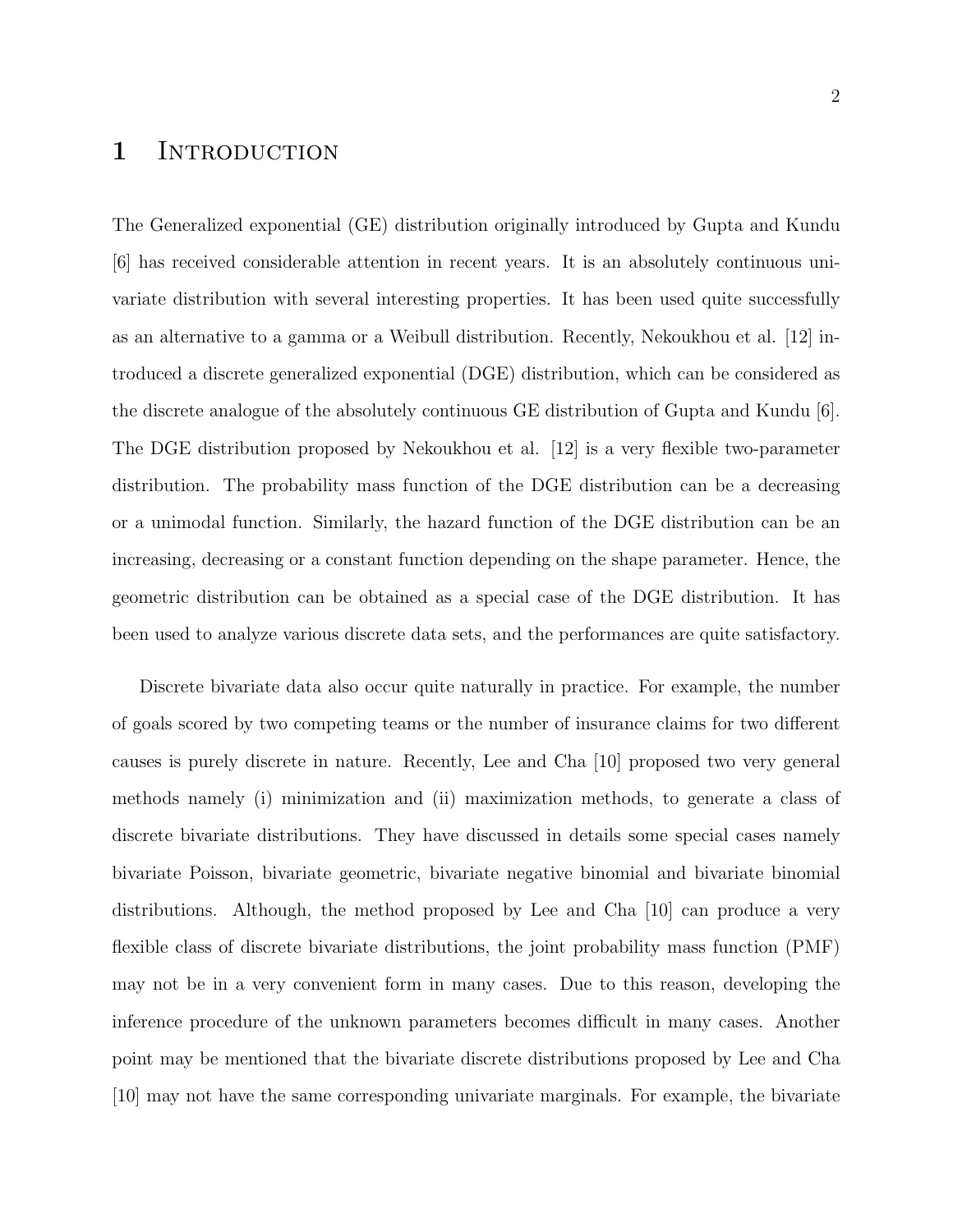discrete Poisson distribution proposed by them does not have Poisson marginals, which may not be very desirable.

The main aim of this paper is to consider the bivariate discrete generalized exponential (BDGE) distribution which can be obtained from three independent DGE distributions by using the maximization method as suggested by Lee and Cha [10]. It is observed that the BDGE distribution is a natural discrete analogue of the bivariate generalized exponential distribution (BGE) proposed by Kundu and Gupta [9]. The BDGE distribution is a very flexible bivariate distribution, and its joint PMF can take various shapes depending on the parameter values. The generation from a BDGE distribution is straight forward, hence the simulation experiments can be performed quite conveniently. It has some interesting physical interpretations also. In addition, its marginals are DGE distributions and the bivariate geometric distribution can be obtained as a special case of this model.

The estimation and the construction of confidence intervals of the unknown parameters play an important role in any statistical problem. The BDGE model has four parameters. The maximum likelihood estimators (MLEs) of the unknown parameters cannot be obtained in explicit forms. They can be obtained by solving a four dimensional optimization problem. Algorithms like Newton-Raphson or Gauss-Newton method may be used to solve this problem. But they have the standard problem of convergence to a local optimum rather than the global optimum and choice of the initial guesses. To avoid those problems, we propose to use an EM algorithm to compute the MLEs of the unknown parameters. We treat this problem as a missing value problem. In each E-Step we use the maximum likelihood predictor method to estimate the missing values and it avoids computation of the explicit expectation. At each M-step of the EM algorithm, the maximization of the 'pseudo' log-likelihood function can be performed by solving one non-linear equation only. Hence, the implementation of the EM algorithm is quite simple in practice. Moreover, at the last step of the EM algorithm using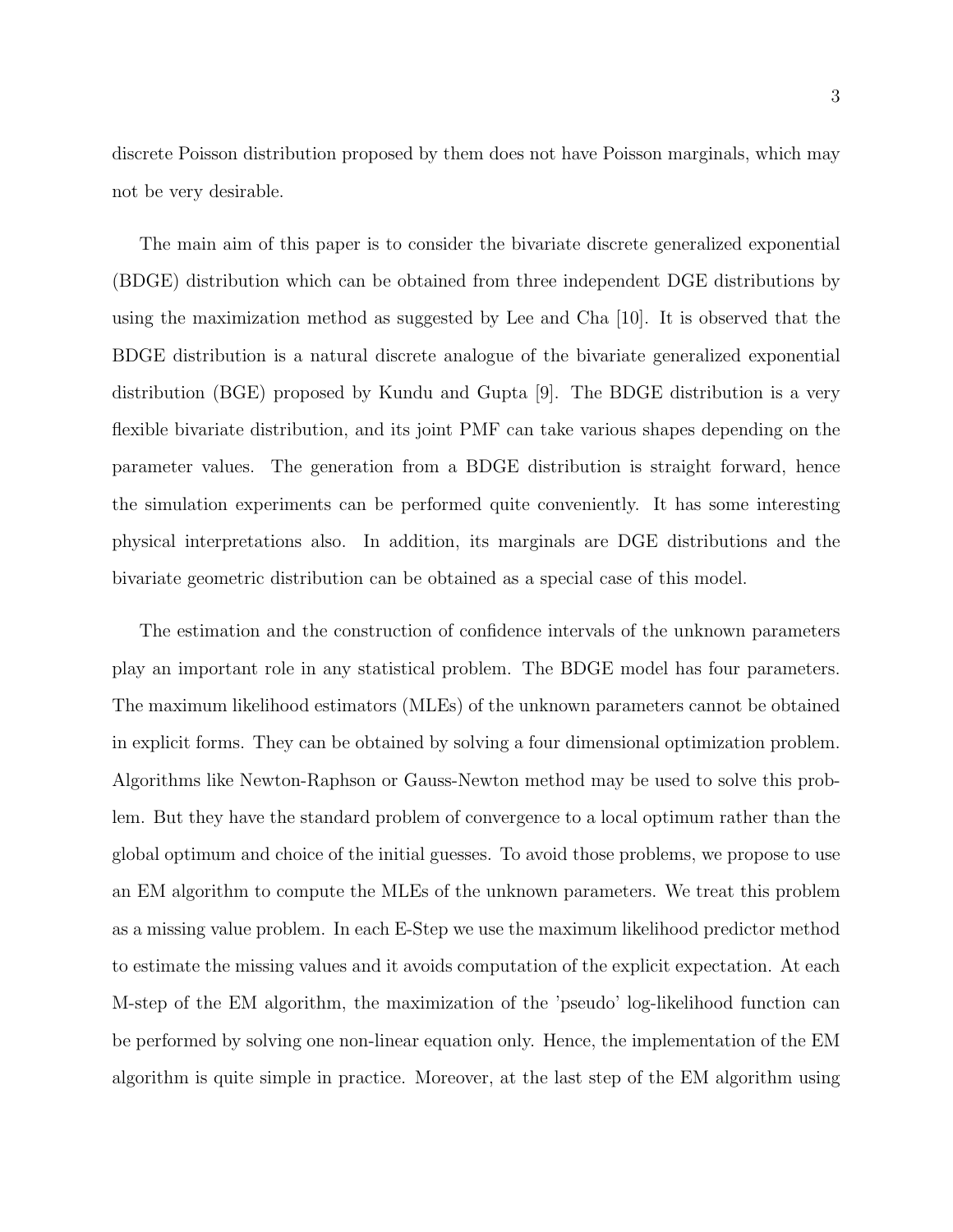the idea of Louis [11] the observed Fisher information matrix also can be obtained, and it will be used for construction of the confidence intervals of the unknown parameters. One real data set has been analyzed to see the effectiveness of the proposed model and the EM algorithm. The performances are quite satisfactory. Finally we propose some open problems.

Rest of the paper is organized as follows. In Section 2 we provide the preliminaries. The BDGE distribution is proposed and its properties are discussed in Section 3. In Section 4, we provide statistical inference procedures of the unknown parameters of a BDGE model. In Section 5 we provide the analysis of a real data set. Finally, in Section 6 we propose some open problems and conclude the paper.

## 2 Preliminaries

### 2.1 THE DGE DISTRIBUTION

The absolutely continuous GE distribution was proposed by Gupta and Kundu [6] as an alternative to the well known gamma and Weibull distributions. The two-parameter GE distribution has the following probability density function (PDF) and cumulative distribution function (CDF), respectively;

$$
f_{GE}(x; \alpha, \lambda) = \alpha \lambda e^{-\lambda x} (1 - e^{-\lambda x})^{\alpha - 1}; \quad x > 0,
$$
 (1)

$$
F_{GE}(x; \alpha, \lambda) = (1 - e^{-\lambda x})^{\alpha}; \quad x > 0.
$$
 (2)

Here  $\alpha > 0$  and  $\lambda > 0$  are the shape and the scale parameters, respectively. From now on a GE distribution with the shape parameter  $\alpha$  and the scale parameter  $\lambda$  will be denoted by  $GE(\alpha, \lambda)$ .

Recently, the DGE distribution was proposed by Nekoukhou et al. [12]. It has been defined as follows. A discrete random variable  $X$  is said to have a DGE distribution with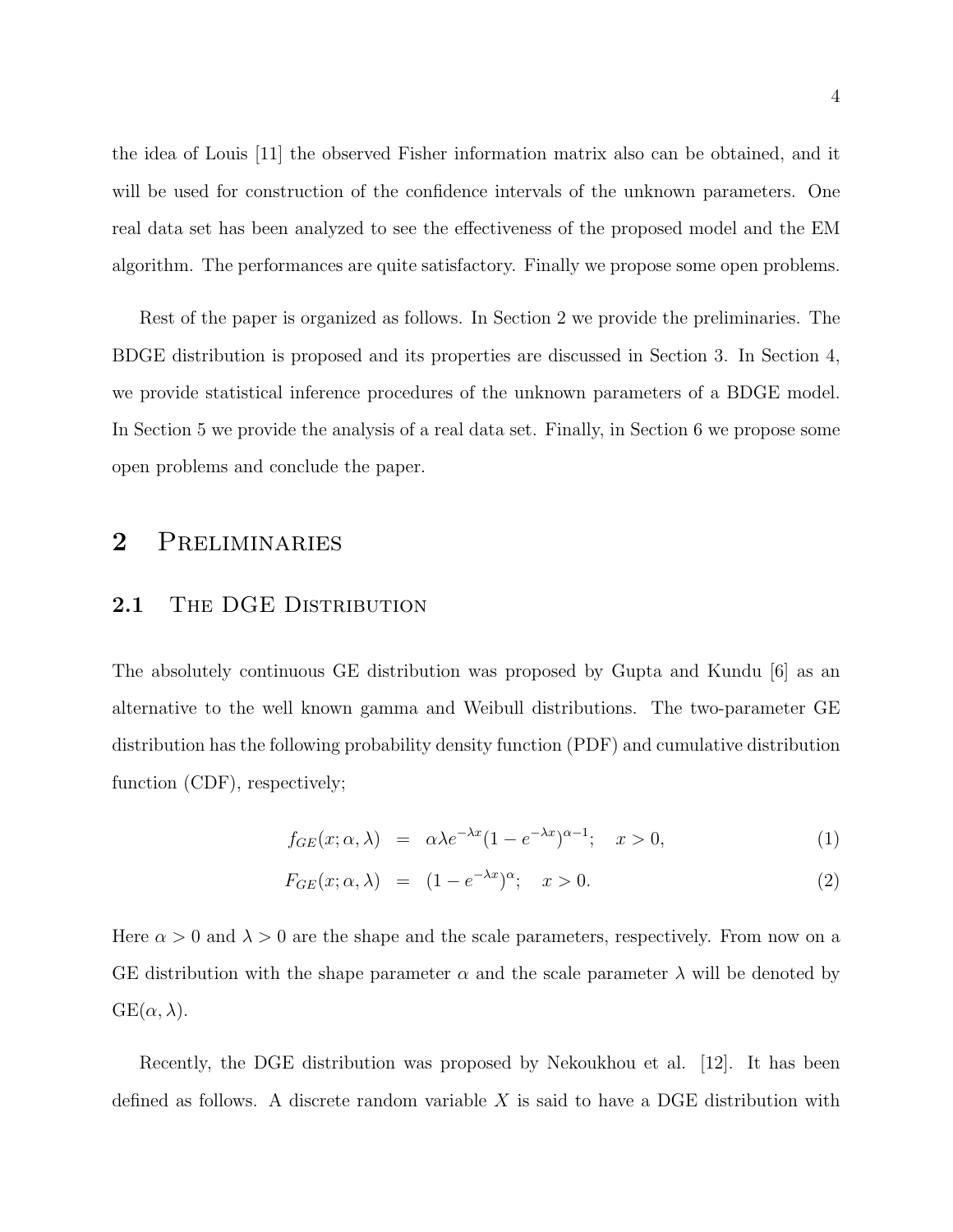parameters  $\alpha$  and  $p (= e^{-\lambda})$ , if the probability mass function (PMF) of X can be written as follows:

$$
f_{DGE}(x; \alpha, p) = P(X = x) = (1 - p^{x+1})^{\alpha} - (1 - p^{x})^{\alpha}; \text{ for } x \in \mathcal{N}_0 = \{0, 1, 2, \dots\}.
$$
 (3)

The corresponding CDF becomes

$$
F_{DGE}(x; \alpha, p) = P(X \le x) = \begin{cases} 0 & \text{if } x < 0\\ (1 - p^{[x]+1})^{\alpha} & \text{if } x \ge 0. \end{cases}
$$
 (4)

Here  $|x|$  denotes the largest integer less than or equal to x. From now on a DGE distribution with parameters  $\alpha$  and p will be denoted by  $\text{DGE}(\alpha, p)$ . The PMF and the hazard function (HF) of a DGE distribution can take various shapes. The PMF can be a decreasing or a unimodal function, and the HF can be an increasing or a decreasing function. A DGE model is appropriate for modelling both over and under-dispersed data, since, in this model, the variance can be larger or smaller than the mean which is not the case for some of the standard classical discrete distributions. The authors did not provide the probability generating function (PGF) of DGE, which is quite useful for a discrete distribution. We provide the PGF of  $DGE(\alpha, p)$  for completeness purposes. Let us consider the PGF of  $G_X(z) = E(z^X)$ , for  $|z| < 1$ . Therefore,

$$
G_X(z) = E(z^X) = \sum_{i=0}^{\infty} \left\{ (1 - p^{i+1})^{\alpha} - (1 - p^i)^{\alpha} \right\} z^i
$$
  
= 
$$
\sum_{i=0}^{\infty} \sum_{j=1}^{\infty} (-1)^j {\alpha \choose j} p^{ij} (1 - p^j) z^i = \sum_{j=1}^{\infty} (-1)^j {\alpha \choose j} \frac{1 - p^j}{1 - z p^j},
$$

here  $\int_{0}^{\alpha}$ j  $\setminus$  $= \alpha(\alpha - 1) \ldots (\alpha - j + 1)/j!$ . Note that to compute  $G_X(z)$ , we have used the identity for  $i = 0, 1, \ldots$ ,

$$
P(X = i) = (1 - p^{i+1})^{\alpha} - (1 - p^{i})^{\alpha} = \sum_{j=1}^{\infty} (-1)^{j+1} {\alpha \choose j} p^{ji} (1 - p^{j}).
$$
 (5)

The following representation of a DGE random variable becomes very useful. Suppose  $X \sim DGE(\alpha, p)$ , then for  $\lambda = -\ln p$ ,

$$
Y \sim \text{GE}(\alpha, \lambda) \Longrightarrow X = [Y] \sim \text{DGE}(\alpha, p). \tag{6}
$$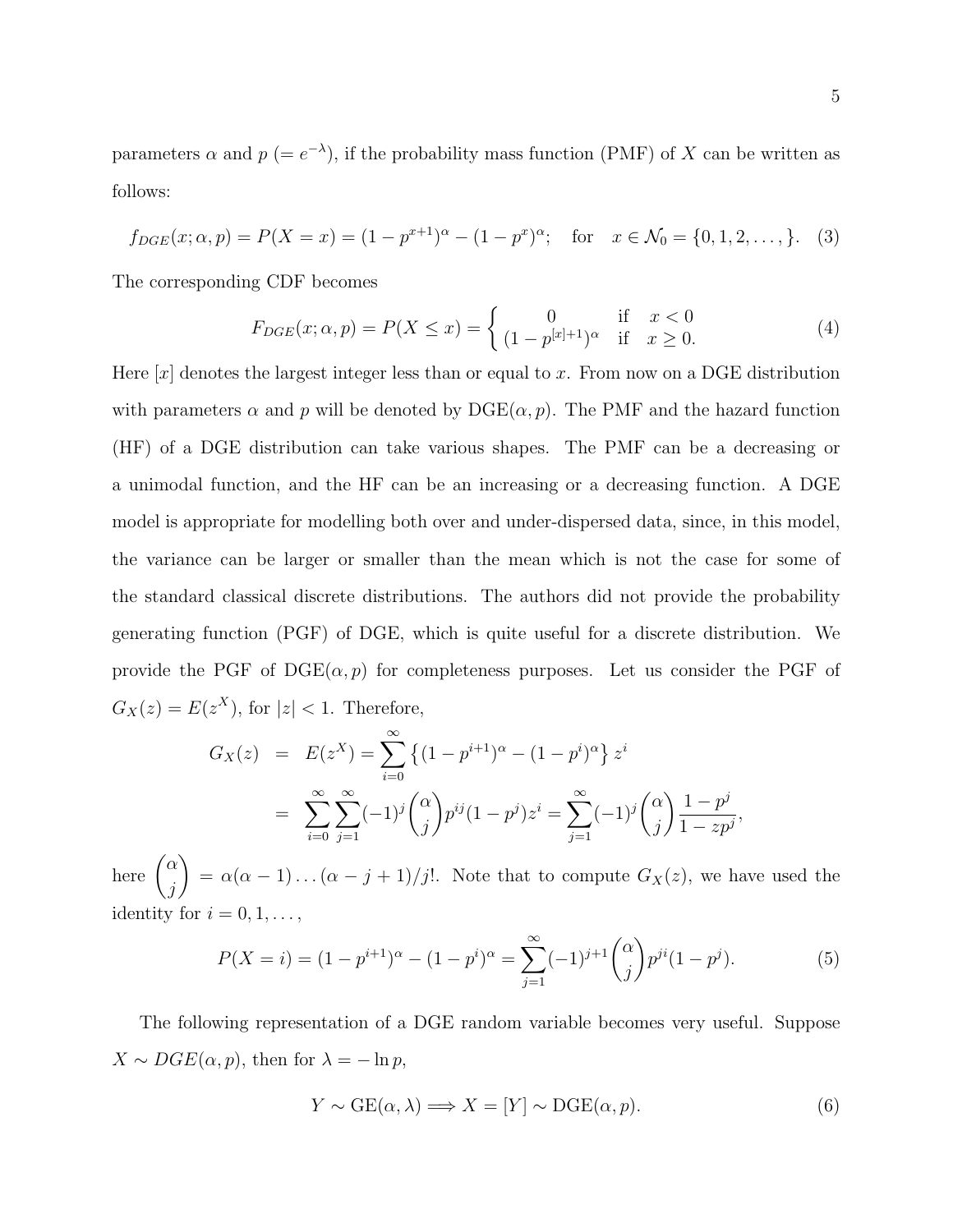Using (6), the generation of a random sample from a  $\mathrm{DGE}(\alpha, p)$  becomes very simple. For example, first we can generate a random sample Y from a  $GE(\alpha, \lambda)$ , and then considering  $X = [Y]$ , we can obtain a generated sample from DGE( $\alpha, p$ ). Suppose  $Y_1 \sim \text{GE}(\alpha_1, \lambda)$ ,  $Y_2 \sim$  $GE(\alpha_2, \lambda), X_1 = [Y_1], X_2 = [Y_2],$  then using (6) the following results can be easily obtained.

RESULT 1: If  $Y_1$  and  $Y_2$  are independently distributed then

$$
P(X_1 < X_2) = \sum_{j=0}^{\infty} \left\{ (1 - p^{j+2})^{\alpha_2} - (1 - p^{j+1})^{\alpha_2} \right\} (1 - p^{j+1})^{\alpha_1} \le \frac{\alpha_2}{\alpha_1 + \alpha_2}.
$$

PROOF: The first part (equality) of the above result follows from the definition as given below:

$$
P(X_1 < X_2) = \sum_{j=0}^{\infty} P(X_2 = j+1) P(X_1 \le j)
$$
\n
$$
= \sum_{j=0}^{\infty} \left\{ (1 - p^{j+2})^{\alpha_2} - (1 - p^{j+1})^{\alpha_2} \right\} (1 - p^{j+1})^{\alpha_1}.
$$

The second part follows from the following observation: Since  $X_1 < X_2$  implies  $Y_1 < Y_2$ , therefore we have

$$
P(X_1 < X_2) \le P(Y_1 < Y_2) = \frac{\alpha_2}{\alpha_1 + \alpha_2}.
$$

RESULT 2: If  $X_1 \sim \text{DGE}(\alpha_1, p)$ ,  $X_2 \sim \text{DGE}(\alpha_2, p)$  and  $\alpha_1 < \alpha_2$ , then  $X_2 >_{st} X_1$ , i.e.  $X_2$  is stochastically larger than  $X_1$ .

PROOF: Obvious.

RESULT 3: If  $X_1 \sim \text{DGE}(\alpha_1, p), \ldots, X_n \sim \text{DGE}(\alpha_n, p)$ , and they are independently distributed then  $\max\{X_1,\ldots,X_n\}\sim \text{DGE}\bigg(\sum_{n=1}^n\sum_{j=1}^n\sum_{j=1}^n\sum_{j=1}^n\sum_{j=1}^n\sum_{j=1}^n\sum_{j=1}^n\sum_{j=1}^n\sum_{j=1}^n\sum_{j=1}^n\sum_{j=1}^n\sum_{j=1}^n\sum_{j=1}^n\sum_{j=1}^n\sum_{j=1}^n\sum_{j=1}^n\sum_{j=1}^n\sum_{j=1}^n\sum_{j=1}^n\sum_{j=1}^n\sum_{$  $i=1$  $\alpha_i, p$ .

PROOF: It follows from the CDF of the DGE distribution.

RESULT 4: Let  $Y \sim \text{GE}(\alpha, \lambda)$  with  $\lambda = -\ln p$ ,  $X = [Y]$  and  $U = Y - X$ . Then the

 $\blacksquare$ 

 $\blacksquare$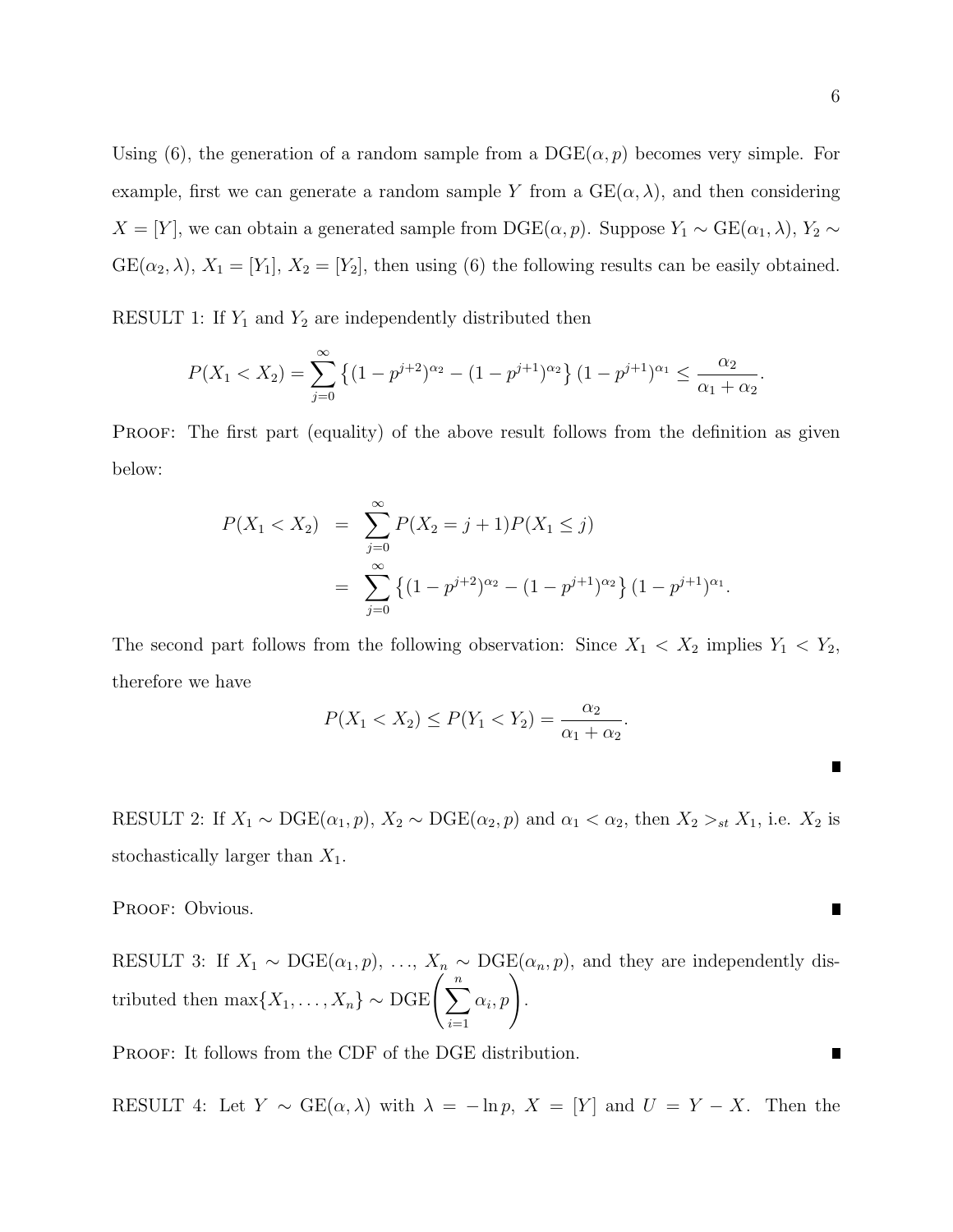conditional PDF of U given  $X = j$ , for  $\lambda = -\ln p$  and  $j = 1, 2, \dots$ , is

$$
f_{U|X=j}(u) = \frac{\alpha \lambda (1 - p^{j+u})^{\alpha - 1} p^{j+u}}{(1 - p^{j+1})^{\alpha} - (1 - p^j)^{\alpha}}; \quad 0 < u < 1,
$$

and the PDF of  $U$  is

$$
f_U(u) = \sum_{j=1}^{\infty} \alpha \lambda (1 - p^{j+u})^{\alpha - 1} p^{j+u}; \quad 0 < u < 1.
$$

PROOF: It is simple, hence, the details are avoided.

### 2.2 THE BGE DISTRIBUTION

Kundu and Gupta [9] introduced the bivariate generalized exponential (BGE) distribution, whose marginals are GE distributions. The model has also some interesting physical interpretations. The joint CDF of the BGE model is as follows:

$$
F_{BGE}(y_1, y_2) = \begin{cases} F_{GE}(y_1 : \alpha_1 + \alpha_3, \lambda) F_{GE}(y_2; \alpha_2, \lambda) & \text{if } y_1 < y_2 \\ F_{GE}(y_1; \alpha_1, \lambda) F_{GE}(y_2 : \alpha_2 + \alpha_3, \lambda) & \text{if } y_1 > y_2 \\ F_{GE}(y_1 : \alpha_1 + \alpha_2 + \alpha_3, \lambda) & \text{if } y_1 = y_2. \end{cases}
$$
(7)

The corresponding joint PDF becomes:

$$
f_{BGE}(y_1, y_2) = \begin{cases} f_1(y_1, y_2) & \text{if } y_1 < y_2 \\ f_2(y_1, y_2) & \text{if } y_1 > y_2 \\ f_0(y) & \text{if } y_1 = y_2 = y, \end{cases}
$$
 (8)

where

$$
f_1(y_1, y_2) = f_{GE}(y_1; \alpha_1 + \alpha_3, \lambda) f_{GE}(y_2; \alpha_2, \lambda),
$$
  
\n
$$
f_2(y_1, y_2) = f_{GE}(y_1; \alpha_1, \lambda) f_{GE}(y_2; \alpha_2 + \alpha_3, \lambda),
$$
  
\n
$$
f_0(y) = \frac{\alpha_3}{\alpha_1 + \alpha_2 + \alpha_3} f_{GE}(y; \alpha_1 + \alpha_2 + \alpha_3, \lambda).
$$

Kundu and Gupta [9] provided several properties and discussed inferential issues of the above mentioned model in details. For some recent work on the BGE distribution one is referred to Ashour et al. [1], Dey and Kundu [4], Dewan and Nandi [3], Genc [5] and the references cited there in.

 $\blacksquare$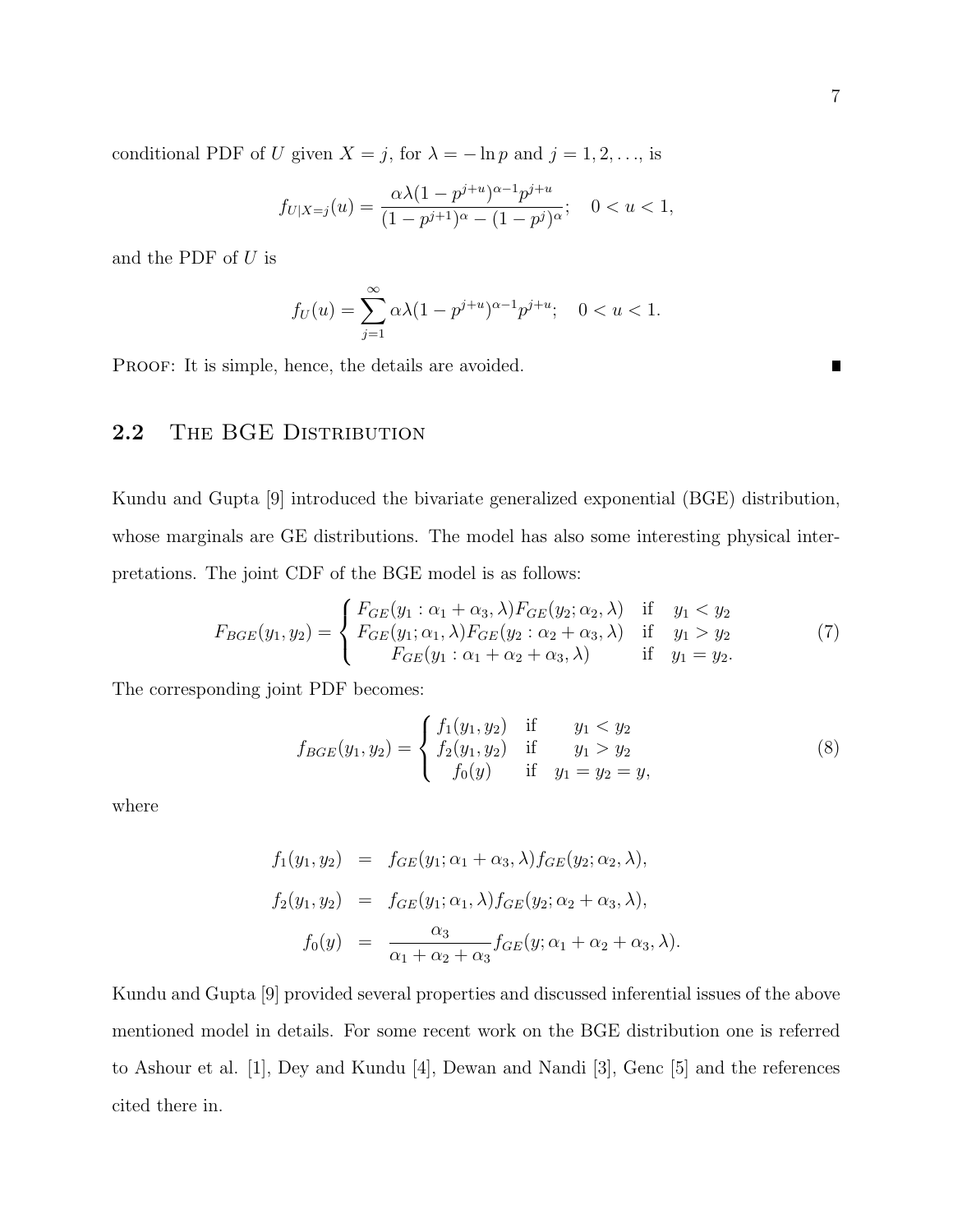# 3 THE BDGE DISTRIBUTION AND ITS PROPERTIES

#### 3.1 DEFINITION AND INTERPRETATIONS

DEFINITION: Suppose  $U_1 \sim \text{DGE}(\alpha_1, p)$ ,  $U_2 \sim \text{DGE}(\alpha_2, p)$  and  $U_3 \sim \text{DGE}(\alpha_3, p)$  and they are independently distributed. If  $X_1 = \max\{U_1, U_3\}$  and  $X_2 = \max\{U_2, U_3\}$ , then we say that the bivariate vector  $(X_1, X_2)$  has a BDGE distribution with the parameter vector  $\boldsymbol{\theta} = (\alpha_1, \alpha_2, \alpha_3, p)^T$ . From now on we will denote this discrete bivariate distribution by  $B\text{DGE}(\alpha_1, \alpha_2, \alpha_3, p).$ 

If  $(X_1, X_2) \sim \text{BDGE}(\alpha_1, \alpha_2, \alpha_3, p)$ , then the joint CDF of  $(X_1, X_2)$  for  $x_1 \in \mathcal{N}_0$ ,  $x_2 \in \mathcal{N}_0$  and for  $z = \min\{x_1, x_2\}$  is

$$
F_{X_1,X_2}(x_1, x_2) = (1 - p^{x_1+1})^{\alpha_1} (1 - p^{x_2+1})^{\alpha_2} (1 - p^{z+1})^{\alpha_3}
$$
  
\n
$$
= F_{DGE}(x_1; \alpha_1, p) F_{DGE}(x_2; \alpha_2, p) F_{DGE}(z; \alpha_3, p),
$$
  
\n
$$
= \begin{cases} F_{DGE}(x_1; \alpha_1 + \alpha_3, p) F_{DGE}(x_2; \alpha_2, p) & \text{if } x_1 < x_2 \\ F_{DGE}(x_1; \alpha_1) F_{DGE}(x_2; \alpha_2 + \alpha_3, p) & \text{if } x_2 < x_1 \\ F_{DGE}(x; \alpha_1 + \alpha_2 + \alpha_3, p) & \text{if } x_1 = x_2 = x. \end{cases}
$$
(9)

The corresponding joint PMF of  $(X_1, X_2)$  for  $x_1, x_2 \in \mathcal{N}_0$  is given by

$$
f_{X_1,X_2}(x_1,x_2) = \begin{cases} f_1(x_1,x_2) & \text{if } 0 \le x_1 < x_2 \\ f_2(x_1,x_2) & \text{if } 0 \le x_2 < x_1 \\ f_0(x) & \text{if } 0 \le x_1 = x_2 = x, \end{cases}
$$

where

$$
f_1(x_1, x_2) = f_{DGE}(x_1; \alpha_1 + \alpha_3, p) f_{DGE}(x_2; \alpha_2, p),
$$
  

$$
f_2(x_1, x_2) = f_{DGE}(x_1; \alpha_1, p) f_{DGE}(x_2; \alpha_2 + \alpha_3, p),
$$
  

$$
f_0(x) = p_1 f_{DGE}(x; \alpha_1 + \alpha_3, p) - p_2 f_{DGE}(x; \alpha_1, p),
$$

and  $p_1 = (1 - p^{x+1})^{\alpha_2}$ ,  $p_2 = (1 - p^x)^{\alpha_2 + \alpha_3}$ . Note that the expressions  $f_1(x_1, x_2)$ ,  $f_2(x_1, x_2)$ and  $f_3(x_1, x_2)$  for  $x_1, x_2 \in \mathcal{N}_0$  can be easily obtained by using the relation

$$
f_{X_1,X_2}(x_1,x_2) = F_{X_1,X_2}(x_1,x_2) - F_{X_1,X_2}(x_1-1,x_2) - F_{X_1,X_2}(x_1,x_2-1) + F_{X_1,X_2}(x_1-1,x_2-1).
$$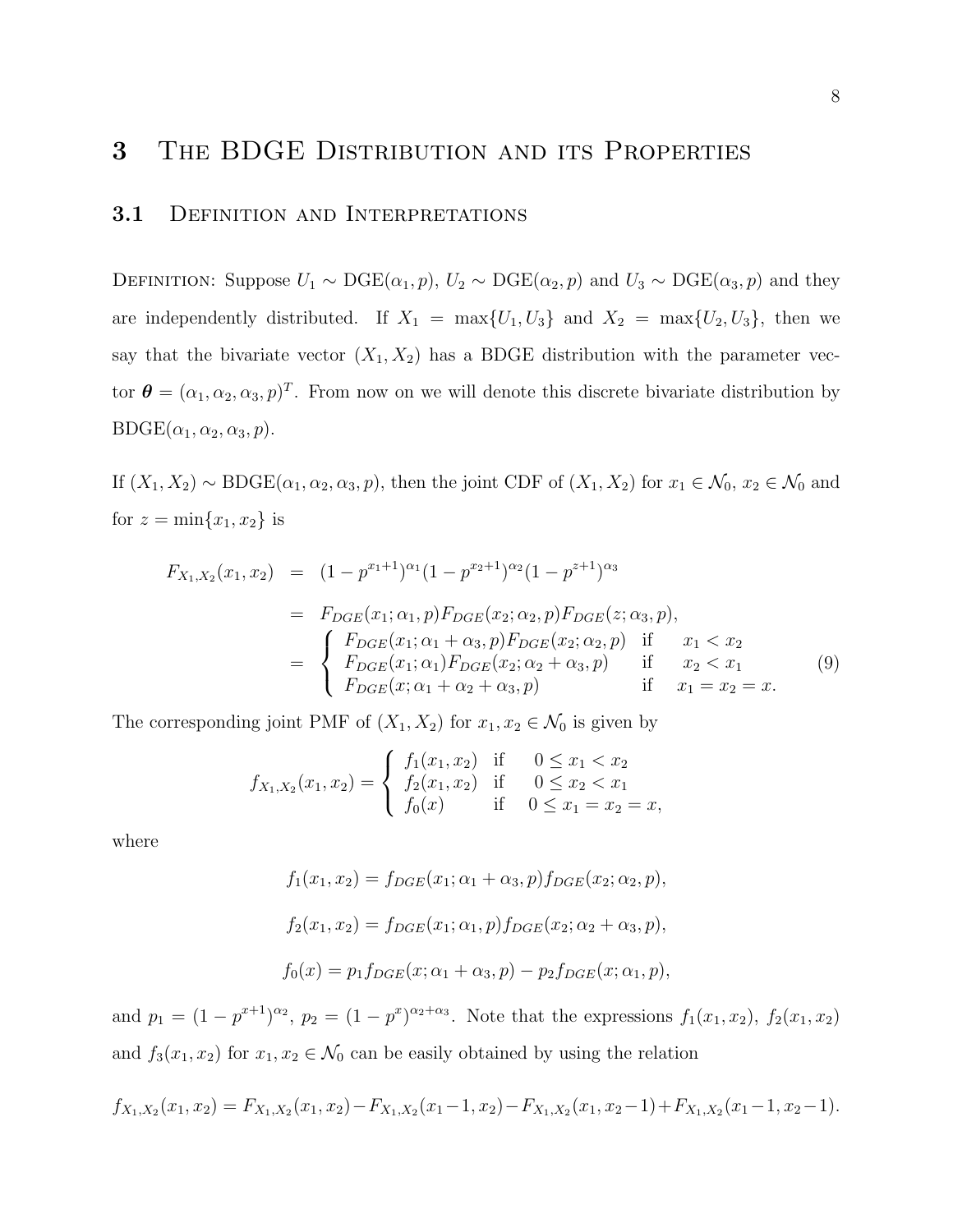If  $(X_1, X_2) \sim \text{BDE}(\alpha_1, \alpha_2, \alpha_3, p)$ , then the joint survival function (SF) of the vector  $(X_1, X_2)$ can also be expressed in a compact form due to the relation

$$
S_{X_1,X_2}(x_1,x_2)=1-F_{X_1}(x_1)-F_{X_2}(x_2)+F_{X_1,X_2}(x_1,x_2).
$$

Now we provide the joint PGF of  $X_1$  and  $X_2$ . The joint PGF of  $X_1$  and  $X_2$  for  $|z_1| < 1$  and  $|z_2|$  < 1, can be written as

$$
G_{X_1,X_2}(z_1, z_2) = E(z_1^{X_1} z_2^{X_2}) = \sum_{j=0}^{\infty} \sum_{i=0}^{\infty} P(X_1 = i, X_2 = j) z_1^i z_2^j
$$
  
\n
$$
= \sum_{j=0}^{\infty} \sum_{i=0}^{j-1} \sum_{k=1}^{\infty} \sum_{l=1}^{\infty} (-1)^{k+l} {(\alpha_1 + \alpha_3) (\alpha_2) \choose l} p^{ki+lj} (1 - p^k) (1 - p^l) z_1^i z_2^j +
$$
  
\n
$$
\sum_{j=0}^{\infty} \sum_{i=j+1}^{\infty} \sum_{k=1}^{\infty} \sum_{l=1}^{\infty} (-1)^{k+l} {(\alpha_1) (\alpha_2 + \alpha_3) \choose l} p^{ki+lj} (1 - p^k) (1 - p^l) z_1^i z_2^j +
$$
  
\n
$$
\sum_{j=0}^{\infty} \sum_{i=0}^{\infty} \sum_{k=1}^{\infty} (-1)^{j+k+1} {(\alpha_2) (\alpha_1 + \alpha_3) \choose j} p^{ki+ji+1} (1 - p^k) (1 - p^l) z_1^i z_2^i -
$$
  
\n
$$
\sum_{j=0}^{\infty} \sum_{i=0}^{\infty} \sum_{k=1}^{\infty} (-1)^{j+k+1} {(\alpha_2 + \alpha_3) (\alpha_1) \choose j} p^{ki+ji} (1 - p^k) (1 - p^l) z_1^i z_2^i.
$$

Using the joint PGF, different moments and product moments can be obtained as infinite series.

The following shock model and maintenance model interpretations can be provided for the BDGE distribution.

Shock Model: Suppose a system has two components, and it is assumed that the amount of shocks is measured in a digital (discrete) unit. Each component is subjected to individual shocks say  $U_1$  and  $U_2$ , respectively. The system faces an overall shock  $U_3$ , which is transmitted to both the component equally, independent of their individual shocks. Therefore, the observed shocks at the two components are  $X_1 = \max\{U_1, U_3\}$  and  $X_2 = \max\{U_2, U_3\}.$ 

MAINTENANCE MODEL: Suppose a system has two components and it is assumed that each component has been maintained independently and also there is an overall maintenance. Due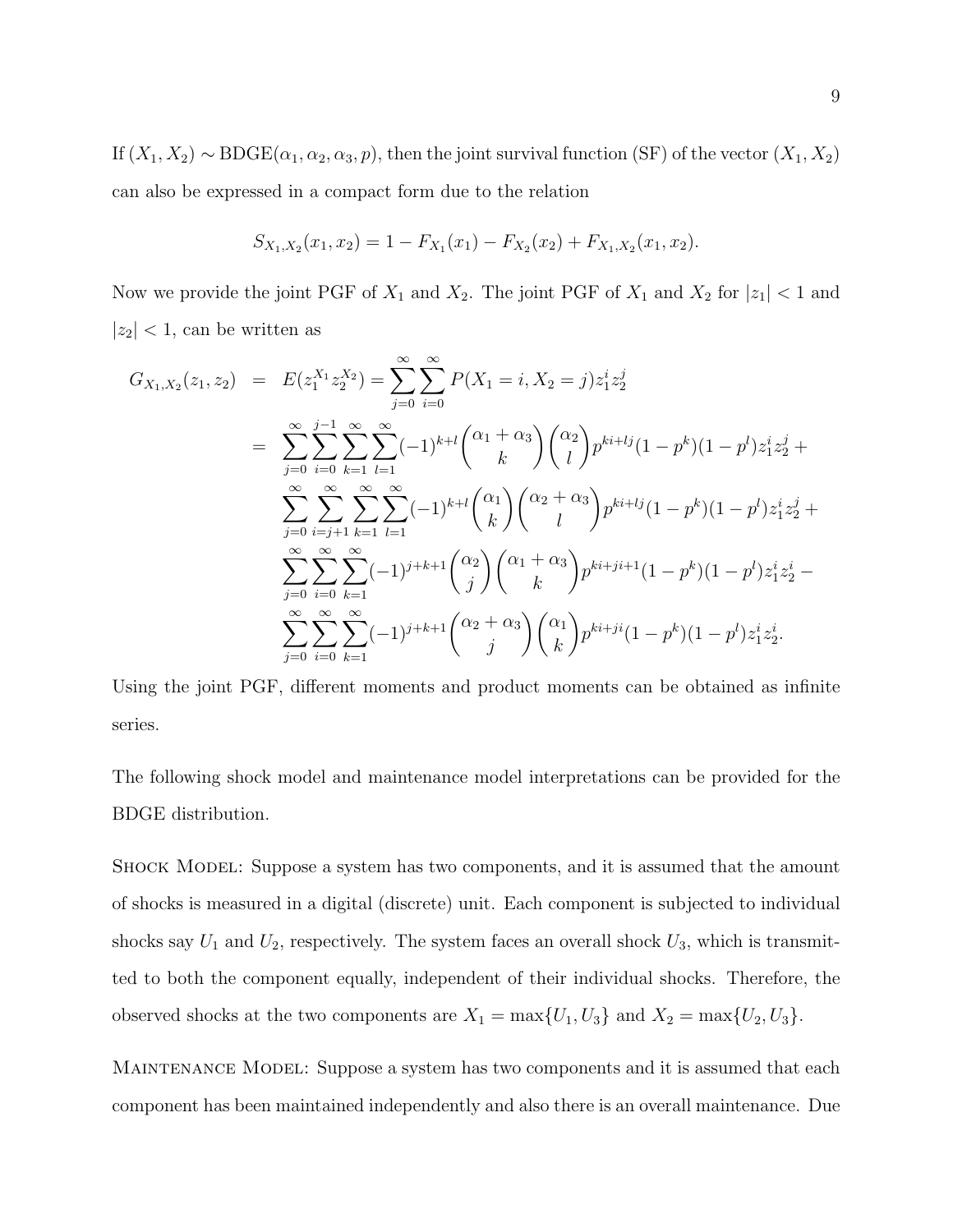to component maintenance, suppose the lifetime of the individual component is increased by  $U_i$  amount and because of the overall maintenance, the lifetime of each component is increased by  $U_3$  amount. Here,  $U_1$ ,  $U_2$  and  $U_3$  are all measured in a discrete unit. Therefore, the increased lifetimes of the two components are  $X_1 = \max\{U_1, U_3\}$  and  $X_2 = \max\{U_2, U_3\}$ , respectively.

#### 3.2 Properties

RESULT 5: If  $(Y_1, Y_2) \sim \text{BGE}(\alpha_1, \alpha_2, \alpha_3, \lambda)$ , then  $(X_1, X_2) \sim \text{BDGE}(\alpha_1, \alpha_2, \alpha_3, p)$ , where  $X_1 = [Y_1], X_2 = [Y_2] \text{ and } p = e^{-\lambda}.$ 

PROOF: It can be easily obtained from the joint CDF of  $X_1$  and  $X_2$ . П

The Result 5 indicates that the proposed BDGE distribution is a natural discrete version of BGE distribution. In addition, the marginals are DGE distributions. More precisely, we see that  $X_1 \sim \text{DGE}(\alpha_1 + \alpha_3, p)$  and  $X_2 \sim \text{DGE}(\alpha_2 + \alpha_3, p)$ . The following algorithm can be used to generate a random sample from a BDGE distribution using Result 4.

#### Algorithm:

- Generate  $U_1 \sim \text{GE}(\alpha_1, \lambda), U_2 \sim \text{GE}(\alpha_2, \lambda), U_3 \sim \text{GE}(\alpha_3, \lambda)$  by using inverse transformation method.
- Obtain  $Y_1 = \max\{U_1, U_3\}$  and  $Y_2 = \max\{U_2, U_3\}.$
- $(X_1, X_2)$ , where  $X_1 = [Y_1]$  and  $X_2 = [Y_2]$ , is the desired random sample.

RESULT 6: We have the following results regarding the conditional distribution of  $X_1$  given  $X_2$  when  $(X_1, X_2) \sim \text{BDGE}(\alpha_1, \alpha_2, \alpha_3, p)$ . The proofs are quite standard and the details are avoided.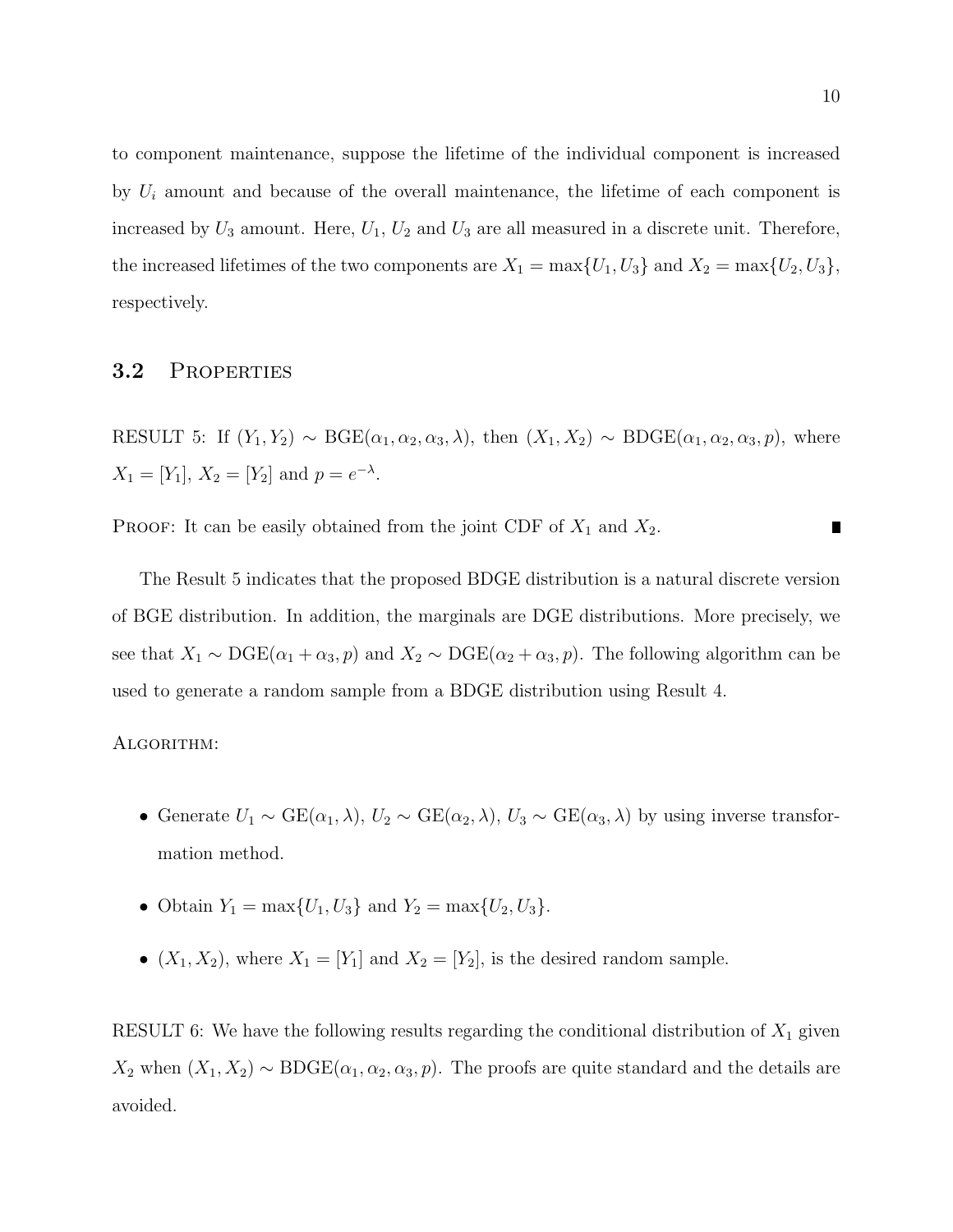(a) The conditional PMF of  $X_1$  given  $X_2 = x_2$ , say  $f_{X_1|X_2=x_2}(x_1|x_2)$ , is given by

$$
f_{X_1|X_2=x_2}(x_1|x_2) = \begin{cases} f_1(x_1|x_2) & \text{if } 0 \le x_1 < x_2 \\ f_2(x_1|x_2) & \text{if } 0 \le x_2 < x_1 \\ f_0(x_1|x_2) & \text{if } 0 \le x_1 = x_2 = x, \end{cases}
$$

where

$$
f_i(x_1|x_2) = \frac{f_i(x_1, x_2)}{f_{DGE}(x_2; \alpha_2 + \alpha_3)}, \ i = 1, 2
$$

and

$$
f_0(x_1|x_2) = \frac{f_0(x)}{f_{DGE}(x_2; \alpha_2 + \alpha_3)}.
$$

(b) The conditional CDF of  $X_1$  given  $X_2 \leq x_2$ , say  $F_{X_1|X_2 \leq x_2}(x_1)$ , is given by

$$
F_{X_1|X_2 \le x_2}(x_1) = P(X_1 \le x_1 | X_2 \le x_2)
$$
  
= 
$$
\begin{cases} (1 - p^{x_1+1})^{\alpha_1 + \alpha_3} (1 - p^{x_2+1})^{-\alpha_3} & \text{if } 0 \le x_1 < x_2 \\ (1 - p^{x_1+1})^{\alpha_1} & \text{if } 0 \le x_2 < x_1 \\ (1 - p^{x+1})^{\alpha_1} & \text{if } 0 \le x_1 = x_2 = x. \end{cases}
$$

(c) The conditional CDF of  $X_1$  given  $X_2 = x_2$ , say  $F_{X_1|X_2=x_2}(x_1)$ , is given by

$$
F_{X_1|X_2=x_2}(x_1) = P(X_1 \le x_1 | X_2 = x_2)
$$
  
\n
$$
= \begin{cases} \frac{F_{DGE}(x_1; \alpha_1 + \alpha_3) f_{DGE}(x_2; \alpha_2)}{f_{DGE}(x_2; \alpha_2 + \alpha_3)} & \text{if } 0 \le x_1 < x_2 \\ F_{DGE}(x_1; \alpha_1) & \text{if } 0 \le x_2 < x_1 \\ \frac{F_{DGE}(x; \alpha_1 + \alpha_2 + \alpha_3) - F_{DGE}(x; \alpha_1) F_{DGE}(x-1; \alpha_2 + \alpha_3)}{f_{DGE}(x_2; \alpha_2 + \alpha_3)} & \text{if } 0 \le x_1 = x_2 = x. \end{cases}
$$

Note that if  $\alpha_3 = \alpha$ ,  $0 < \alpha < 1$ , and also  $\alpha_1 = \alpha_2 = 1 - \alpha$ , then  $(X_1, X_2)$  has geometric marginals. Therefore, we have a new bivariate geometric distribution with parameters  $0 < p < 1$  and  $0 < \alpha < 1$ , and whose joint CDF is

$$
F_{X_1,X_2}(x_1,x_2) = (1 - p^{x_1+1})^{1-\alpha} (1 - p^{x_2+1})^{1-\alpha} (1 - p^{z+1})^{\alpha}.
$$
 (10)

Here  $x_1, x_2 \in \mathcal{N}_0$  and  $z = \min\{x_1, x_2\}$  as before. Moreover in this case  $X_1$  and  $X_2$  both have geometric distributions with parameter p.

From (9) it follows that for all values of  $x_1 \ge 0$  and  $x_2 \ge 0$ ,

$$
F_{X_1,X_2}(x_1,x_2) \geq F_{X_1}(x_1)F_{X_2}(x_2).
$$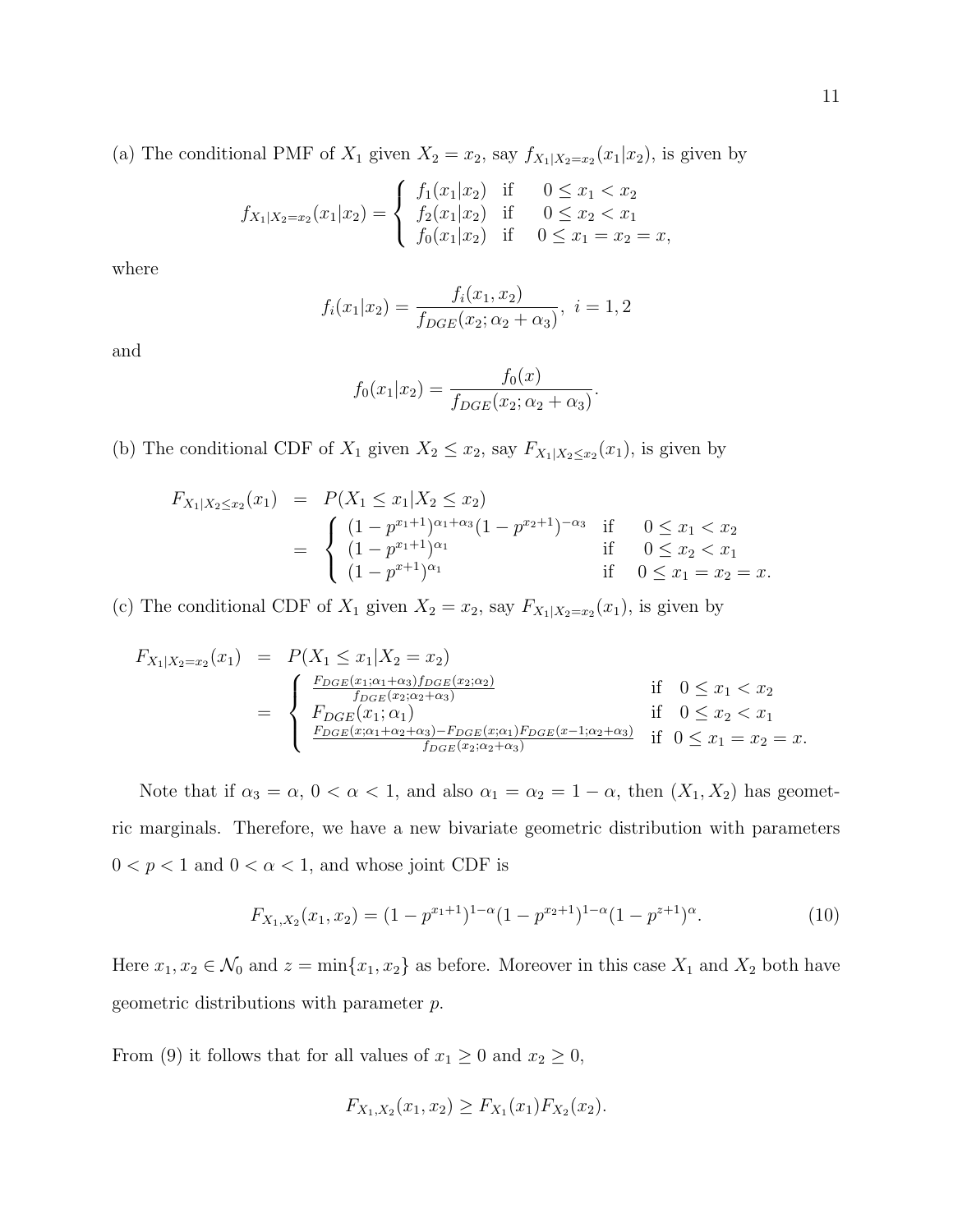Therefore,  $X_1$  and  $X_2$  are positive quadrant dependent, i.e., for every pair of increasing functions  $m_1(.)$  and  $m_2(.)$ , it follows that  $Cov(m_1(X_1), m_2(X_2)) \geq 0$ , see for example Nelsen [13]. Moreover, in view of the fact that

$$
S_{X_1,X_2}(x_1,x_2)-S_{X_1}(x_1)S_{X_2}(x_2)=F_{X_1,X_2}(x_1,x_2)-F_{X_1}(x_1)F_{X_2}(x_2),
$$

we see that

$$
S_{X_1,X_2}(x_1,x_2) \geq S_{X_1}(x_1)S_{X_2}(x_2).
$$

Moreover,  $X_1$  and  $X_2$  are independent when  $\alpha_3 = 0$ . Therefore,  $Corr\{X_1, X_2\} = 0$ . For fixed  $\alpha_1$  and  $\alpha_2$ 

$$
\lim_{\alpha_3 \to \infty} P(U_1 > U_3) = \lim_{\alpha_3 \to \infty} P(U_1 = U_3) = \lim_{\alpha_3 \to \infty} P(U_2 > U_3) = \lim_{\alpha_3 \to \infty} P(U_2 = U_3) = 0,
$$

where  $U_1, U_2$  and  $U_3$  are same as defined in Section 3.1. Now, for any two arbitrary random variables  $Y_1$  and  $Y_2$  with finite second moments, let us define a new random variable

$$
g(Y_1, Y_2) = \frac{\{Y_1 - E(Y_1)\}\{Y_2 - E(Y_2)\}}{\sqrt{V(Y_1)}\sqrt{V(Y_2)}}.
$$

It is clear that  $E|g(Y_1, Y_2)| \leq 1$ , for any two arbitrary random variables  $Y_1$  and  $Y_2$  with finite second moments. Therefore,

$$
\lim_{\alpha_3 \to \infty} Corr\{X_1, X_2\} = \lim_{\alpha_3 \to \infty} E(g(X_1, X_2))
$$
  
= 
$$
\lim_{\alpha_3 \to \infty} E(g(U_3, U_3)) \times P(U_1 < U_3, U_2 < U_3)
$$
  
= 
$$
\lim_{\alpha_3 \to \infty} P(U_1 < U_3, U_2 < U_3) = 1.
$$

Therefore,  $Corr{X_1, X_2} \rightarrow 1$ . Hence, for a BDGE distribution the correlation coefficient has the range  $[0, 1)$ .

Let us recall the following two definitions. Let  $(X, Y)$  be a pair of random variables, then (a) Y said to be left-tail decreasing in X, if and only if  $P(Y \le y | X \le x)$  is a non-increasing function of x for every y, and (b) Y said to be stochastically increasing in X if and only if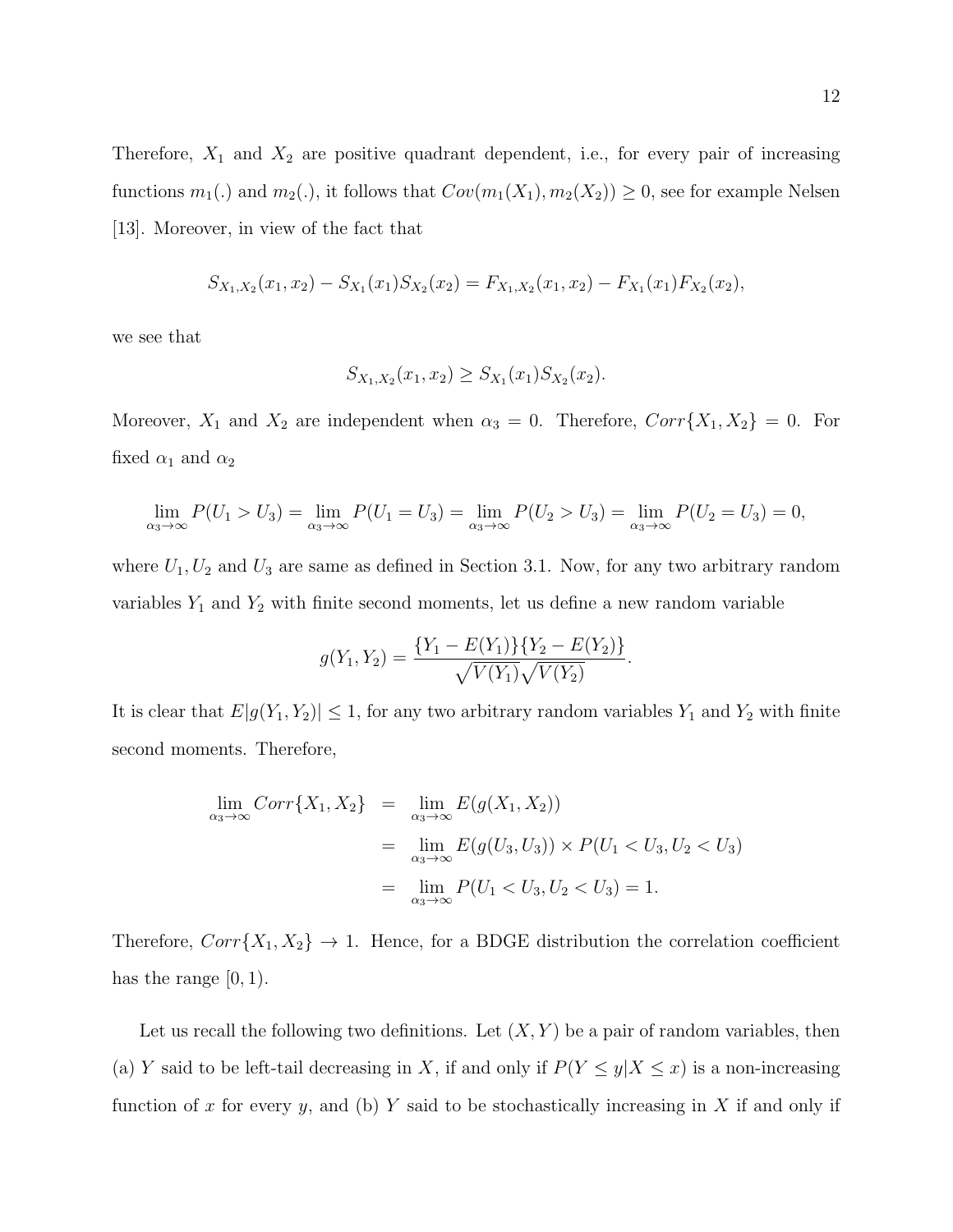$P(Y \le y | X = x)$  is a non-increasing function of x for every y, see Nelsen [13]. We have the following result for a BDGE distribution.

RESULT 7: Suppose  $(X_1, X_2) \sim \text{BOGE}(\alpha_1, \alpha_2, \alpha_3, p)$ , then  $X_2$  is left-tail decreasing in  $X_1$ and  $X_2$  is stochastically increasing in  $X_1$ .

PROOF: Both the assertions follow from Result 6.

Suppose  $(X, Y)$  is a pair of discrete random variables having support on  $\mathcal{N}_0 \times \mathcal{N}_0$ , then it is said to have a total positivity of order two  $(TP_2)$  property if the joint probability mass function  $f(x, y)$  satisfies

$$
f(x_1, y_1) f(x_2, y_2) \ge f(x_2, y_1) f(x_1, y_2) \quad \text{for all} \quad x_1, y_1, x_2, y_2 \in \mathcal{N}_0. \tag{11}
$$

RESULT 8: Suppose  $(X_1, X_2) \sim \text{BDE}(\alpha_1, \alpha_2, \alpha_3, p)$ , then it has the TP<sub>2</sub> property.

PROOF: Suppose  $x_{11}, x_{21}, x_{12}, x_{22} \in \mathcal{N}_0$  and  $x_{11} < x_{21} < x_{12} < x_{22}$ , then observe that

$$
\frac{f(x_{11}, x_{21})f(x_{12}, x_{22})}{f(x_{12}, x_{21})f(x_{11}, x_{22})} = \left[\frac{1 - p^{x_{12}+1}}{1 - p^{x_{21}+1}}\right]^{\alpha_3} \ge 1.
$$

Similarly considering all other cases such as  $x_{11} = x_{21} < x_{12} < x_{22}$ ,  $x_{21} < x_{11} < x_{12} < x_{22}$ etc. it can be shown that it satisfies (11). Hence, the result is proved. П

The following result is an extension of Result 1 to the bivariate case.

RESULT 9: If  $(X_1, X_2) \sim \text{BDE}(\alpha_1, \alpha_2, \alpha_3, p)$ , then

$$
P(X_1 < X_2) = \sum_{j=0}^{\infty} \left\{ (1 - p^{j+2})^{\alpha_2} - (1 - p^{j+1})^{\alpha_2} \right\} (1 - p^{j+1})^{\alpha_1 + \alpha_3} \le \frac{\alpha_2}{\alpha_1 + \alpha_2 + \alpha_3}.
$$

PROOF: It follows exactly the same way as the proof of Result 1, hence the details are avoided.  $\blacksquare$ 

The following simple result is useful for goodness of fitting purposes. Suppose  $(X_1, X_2) \sim$ BDGE( $\alpha_1, \alpha_2, \alpha_3, p$ ), then max{ $X_1, X_2$ } ∼ DGE( $\alpha_1 + \alpha_2 + \alpha_3, p$ ). The proof can be easily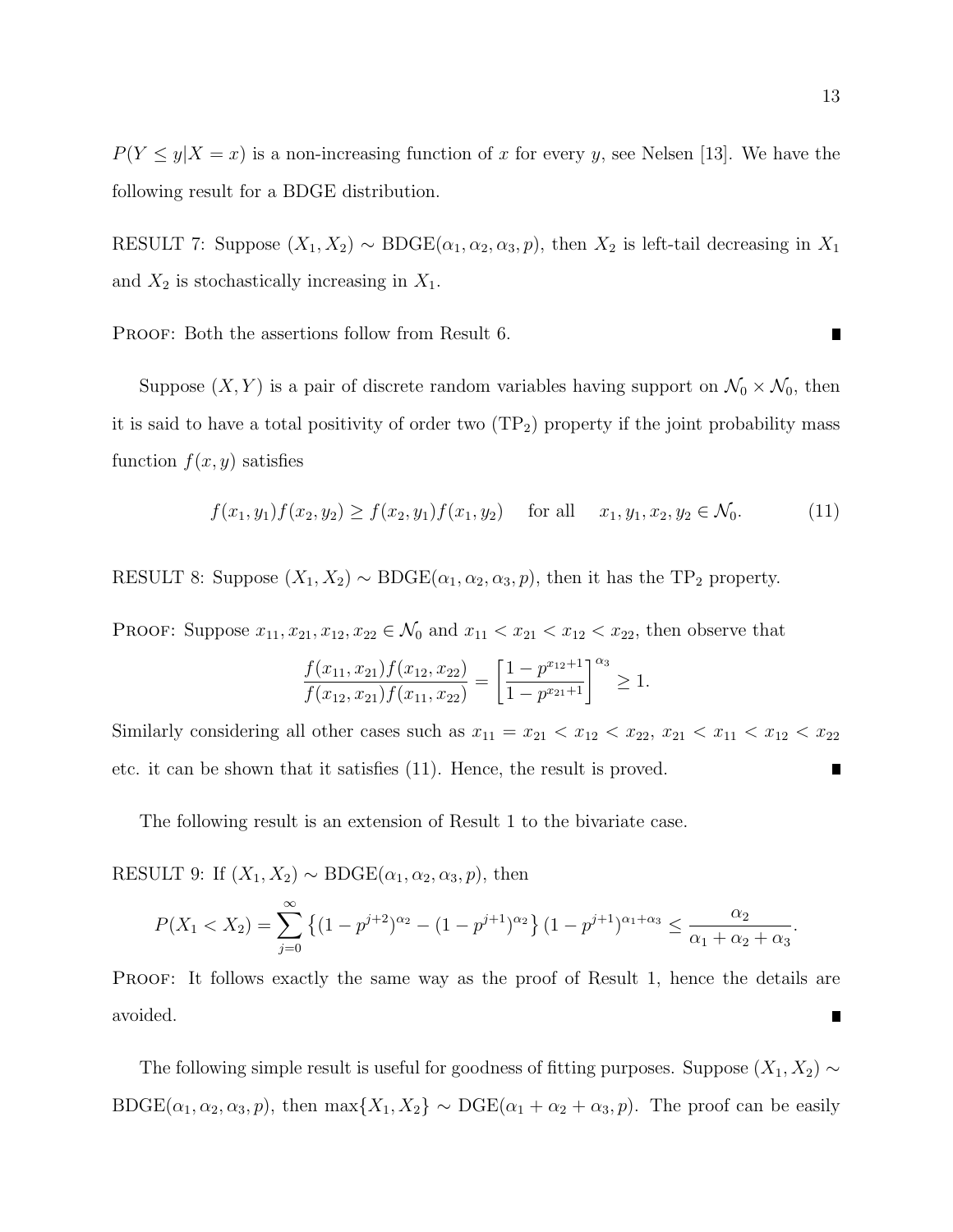obtained as follows.

$$
P(\max\{X_1, X_2\} \le x) = P(U_1 \le x, U_2 \le x, U_3 \le x) = (1 - p^{x+1})^{\alpha_1 + \alpha_2 + \alpha_3}.
$$

In addition, the following result is an extension of Result 3 to the bivariate case.

RESULT 10: Suppose  $(X_{i1}, X_{i2}) \sim \text{BDGE}(\alpha_{i1}, \alpha_{i2}, \alpha_{i3}, p)$ , for  $i = 1, \ldots, n$ , and they are independently distributed. If  $Y_1 = \max\{X_{11}, \ldots, X_{n1}\}\$ and  $Y_2 = \max\{X_{12}, \ldots, X_{n2}\}\$ , then  $(Y_1, Y_2) \sim \text{BDGE} \bigg(\sum_{n=1}^n Y_n\bigg)$  $i=1$  $\alpha_{i1}, \sum^{n}$  $i=1$  $\alpha_{i2}, \sum^{n}$  $i=1$  $\alpha_{i3}, p$ .

PROOF: The proof can be easily obtained from the joint CDF and hence, the details are avoided. П

## 4 STATISTICAL INFERENCE

#### 4.1 Maximum Likelihood Estimation

In this section we consider the maximum likelihood estimation of the unknown parameters of a BDGE( $\alpha_1, \alpha_2, \alpha_3, p$ ) model based on a sample of size n. It is assumed that we have the following bivariate sample  $\mathcal{D} = \{(x_{11}, x_{21}), \ldots, (x_{1n}, x_{2n})\}$ . We use the following notations

$$
I_1 = \{i : x_{1i} < x_{2i}\}, \quad I_2 = \{i : x_{1i} > x_{2i}\}, \quad I_0 = \{i : x_{1i} = x_{2i} = x_i\}, \tag{12}
$$

and  $n_1 = |I_1|, n_2 = |I_2|, n_0 = |I_0|$ . Here  $|I_j|$  denotes the number of elements in set  $I_j$ , for  $j = 0, 1, 2$ . Based on the above data (12), the log-likelihood function can be written as

$$
l(\alpha_1, \alpha_2, \alpha_3, p | \mathcal{D}) = \sum_{i \in I_1} \ln \left[ (1 - p^{x_{1i}+1})^{\alpha_1 + \alpha_3} - (1 - p^{x_{1i}})^{\alpha_1 + \alpha_3} \right] +
$$
  

$$
\sum_{i \in I_1} \ln \left[ (1 - p^{x_{2i}+1})^{\alpha_2} - (1 - p^{x_{2i}})^{\alpha_2} \right] +
$$
  

$$
\sum_{i \in I_2} \ln \left[ (1 - p^{x_{1i}+1})^{\alpha_1} - (1 - p^{x_{1i}})^{\alpha_1} \right] +
$$
  

$$
\sum_{i \in I_2} \ln \left[ (1 - p^{x_{2i}+1})^{\alpha_2 + \alpha_3} - (1 - p^{x_{2i}})^{\alpha_2 + \alpha_3} \right] +
$$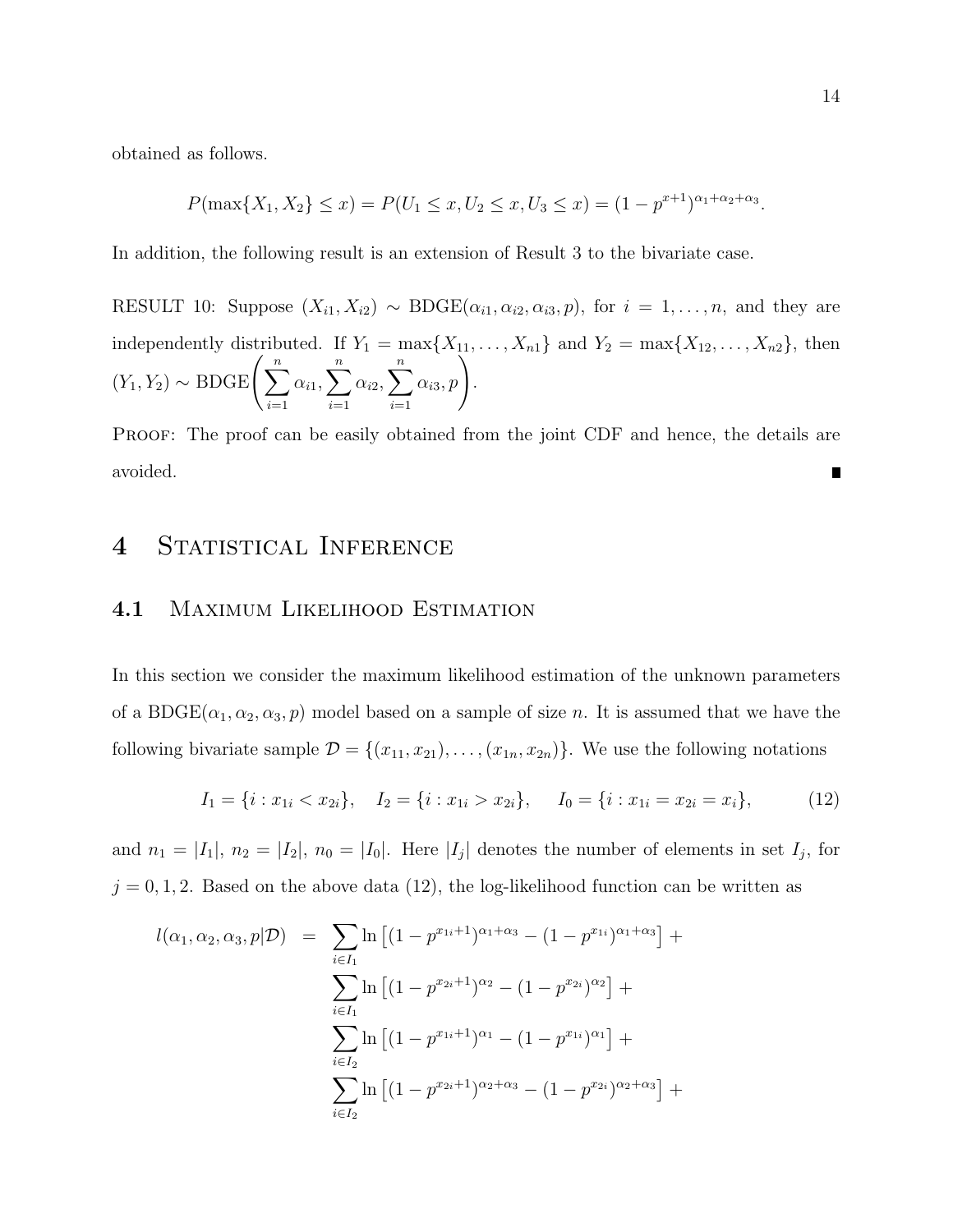$$
\sum_{i \in I_0} \ln \left[ (1 - p^{x_i + 1})^{\alpha_2} \left\{ (1 - p^{x_i + 1})^{\alpha_1 + \alpha_3} - (1 - p^{x_i})^{\alpha_1 + \alpha_3} \right\} - (1 - p^{x_i})^{\alpha_2 + \alpha_3} \left\{ (1 - p^{x_i + 1})^{\alpha_1} - (1 - p^{x_i})^{\alpha_1} \right\} \right].
$$
 (13)

Therefore, the MLEs of the unknown parameters can be obtained by maximizing (13) with respect to the unknown parameters. It can be obtained by solving four non-linear equations simultaneously. Newton-Raphson method may be used to solve these four non-linear equations.

We propose to use an EM algorithm technique to compute the MLEs of the unknown parameters, which is very specific to a discrete distribution, mainly to avoid solving four dimensional optimization problem. We treat this problem as a missing value problem as it is usually being done for any implementation of an EM algorithm. We estimate the missing values by maximum likelihood predictor method similar to Karlis [8]. The basic idea comes from the fact that if we know  $\{(u_{1i}, u_{2i}, u_{3i}); i = 1, \ldots, n\}$  then the log-likelihood function of the complete observations becomes

$$
l_{complete}(\alpha_1, \alpha_2, \alpha_3, p | \mathcal{D}) = g_1(\alpha_1, p) + g_2(\alpha_2, p) + g_3(\alpha_3, p), \qquad (14)
$$

where

$$
g_1(\alpha_1, p) = \sum_{i=1}^n \ln \left[ (1 - p^{u_{1i}+1})^{\alpha_1} - (1 - p^{u_{1i}})^{\alpha_1} \right], \tag{15}
$$

$$
g_2(\alpha_2, p) = \sum_{i=1}^n \ln \left[ (1 - p^{u_{2i}+1})^{\alpha_2} - (1 - p^{u_{2i}})^{\alpha_2} \right],
$$
 (16)

$$
g_3(\alpha_3, p) = \sum_{i=1}^n \ln \left[ (1 - p^{u_{3i}+1})^{\alpha_3} - (1 - p^{u_{3i}})^{\alpha_3} \right]. \tag{17}
$$

The following result will be useful for further development.

RESULT 11: For any  $0 < p < 1$ ,  $g_1(\alpha_1, p)$ ,  $g_2(\alpha_2, p)$  and  $g_3(\alpha_3, p)$  as defined in (15), (16) and (17), respectively are unimodal functions of  $\alpha_1$ ,  $\alpha_2$  and  $\alpha_3$ , respectively.

PROOF: See in the Appendix.

 $\blacksquare$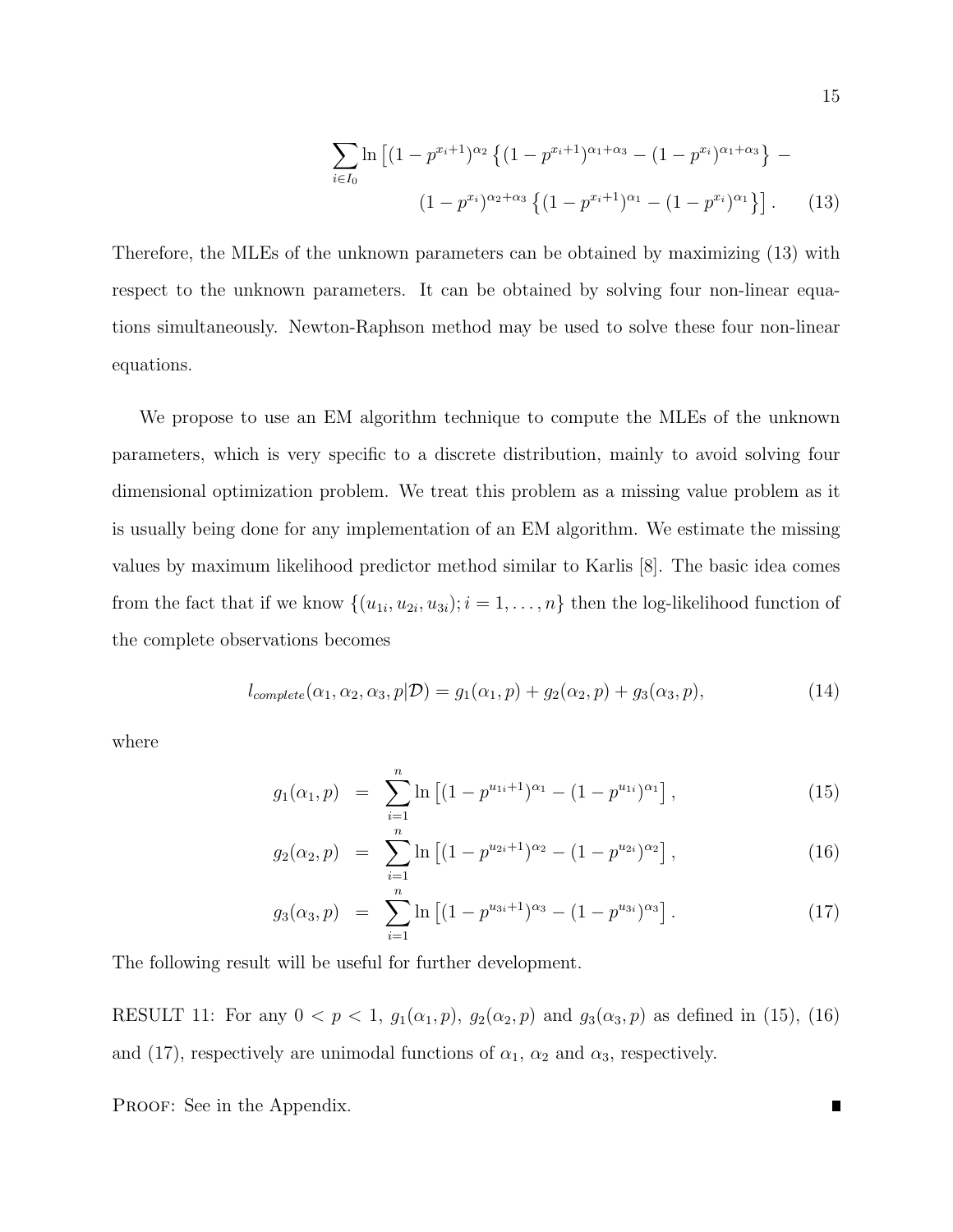Therefore, the maximization of (14) can be easily performed using profile likelihood method. For a fixed p maximize  $g_1(\alpha_1, p)$ ,  $g_2(\alpha_2, p)$  and  $g_3(\alpha_3, p)$ , with respect to  $\alpha_1$ ,  $\alpha_2$  and  $\alpha_3$ , respectively, and they are unique due to Result 11. If they are  $\hat{\alpha}_1(p)$ ,  $\hat{\alpha}_2(p)$  and  $\hat{\alpha}_3(p)$ , respectively, then obtain the MLE of p as  $\hat{p}$  by maximizing

$$
g(p) = g_1(\widehat{\alpha}_1(p), p) + g_2(\widehat{\alpha}_2(p), p) + g_3(\widehat{\alpha}_3(p), p),
$$

and the MLEs of  $\alpha_1$ ,  $\alpha_2$  and  $\alpha_3$  as

$$
\widehat{\alpha}_1 = \widehat{\alpha}_1(\widehat{p}), \quad \widehat{\alpha}_2 = \widehat{\alpha}_2(\widehat{p}), \quad \widehat{\alpha}_3 = \widehat{\alpha}_3(\widehat{p}).
$$

Hence, it is clear that if we have the complete observations, then the MLEs of the unknown parameters can be obtained by solving three one dimensional optimization problems.

Therefore, to implement the EM algorithm at each E-Step, we obtain the missing  $\{u_{ji}\}$ for  $j = 1, 2, 3$ , say  $\{(\tilde{u}_{1i}, \tilde{u}_{2i}, \tilde{u}_{3i}); i = 1, \ldots, n\}$ , by using the maximum likelihood predictor method, and then at the corresponding M-Step, we maximize the complete log-likelihood function to compute the estimates for the next iterate. It is assumed that at the  $k$ -th step the values of the unknown parameters are  $\Theta^{(k)} = (\alpha_1^{(k)})$  $\mathbf{a}_1^{(k)},\mathbf{\alpha}_2^{(k)}$  $\mathcal{L}_2^{(k)},\mathcal{L}_3^{(k)}$  $\binom{k}{3}$ ,  $p^{(k)}$  and the available data are  $\mathcal{D}^{(k)} = \{(\tilde{u}_{1i}, \tilde{u}_{2i}, \tilde{u}_{3i}); i = 1, \ldots, n\}$ . We will provide the methodology how to compute  $\Theta^{(k+1)}$  from  $\Theta^{(k)}$  based on  $\mathcal{D}^{(k)}$  by using EM algorithm.

E-Step: We will mention how to obtain  $(\tilde{u}_{1i}, \tilde{u}_{2i}, \tilde{u}_{3i})$  from  $(x_{1i}, x_{2i})$  by maximum likelihood prediction method as follows:

CASE I:  $x_{1i} < x_{2i}$ 

Since  $x_{1i} = \max\{u_{1i}, u_{3i}\}\$  and  $x_{2i} = \max\{u_{2i}, u_{3i}\}\$ , it is clear  $u_{1i} < u_{2i}$  and  $u_{3i} < u_{2i}$ . Therefore,  $\tilde{u}_{2i} = x_{2i}$ , and  $(\tilde{u}_{1i}, \tilde{u}_{3i})$  are chosen so that it maximizes the corresponding probability, i.e.

$$
(\widetilde{u}_{1i}, \widetilde{u}_{3i}) = \arg \max_{\{(u,v): \max\{u,v\} = x_{1i}\}} f_{DGE}(u; \alpha_1^{(k)}, p^{(k)}) f_{DGE}(v; \alpha_3^{(k)}, p^{(k)}).
$$
(18)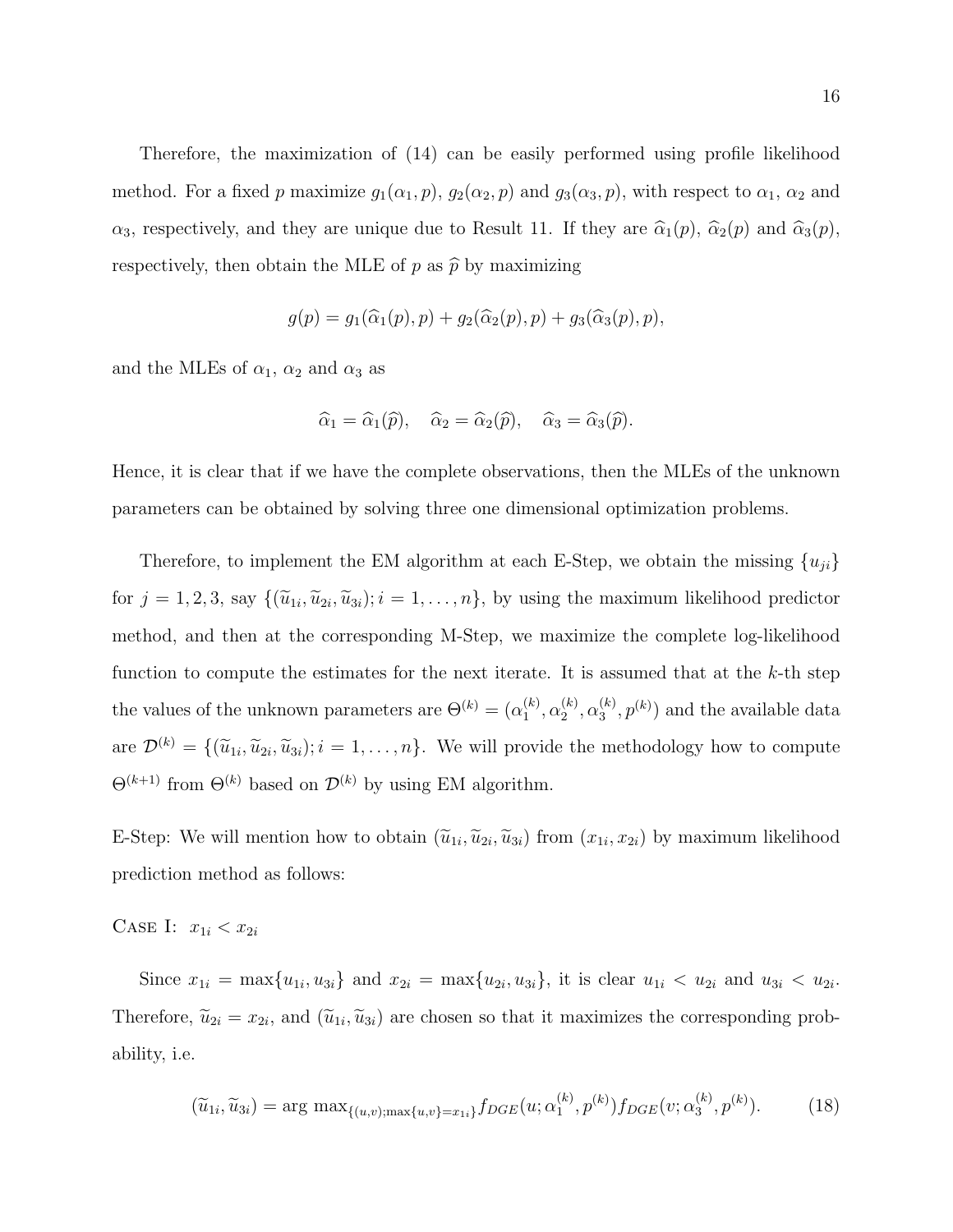CASE II:  $x_{2i} < x_{1i}$ 

In this case similarly as before,  $\tilde{u}_{1i} = x_{1i}$ , and  $(\tilde{u}_{2i}, \tilde{u}_{3i})$  are chosen so that

$$
(\widetilde{u}_{2i}, \widetilde{u}_{3i}) = \arg \max_{\{(u,v): \max\{u,v\} = x_{2i}\}} f_{DGE}(u; \alpha_2^{(k)}, p^{(k)}) f_{DGE}(v; \alpha_3^{(k)}, p^{(k)}).
$$
(19)

CASE III:  $x_{1i} = x_{2i} = x_i$ 

In this case  $(\tilde{u}_{1i}, \tilde{u}_{2i}, \tilde{u}_{3i})$  are chosen so that

$$
(\widetilde{u}_{1i}, \widetilde{u}_{2i}, \widetilde{u}_{3i}) = \arg \max_{\{(u,v,w): \max\{u,v,w\} = x_i\}} g(u,v,w; \alpha_1^{(k)}, \alpha_2^{(k)}, \alpha_3^{(k)}, p^{(k)}), \tag{20}
$$

where

$$
g(u, v, w; \alpha_1^{(k)}, \alpha_2^{(k)}, \alpha_3^{(k)}, p^{(k)}) = f_{DGE}(u; \alpha_1^{(k)}, p^{(k)}) f_{DGE}(v; \alpha_2^{(k)}, p^{(k)}) f_{DGE}(w; \alpha_3^{(k)}, p^{(k)}).
$$

M-Step: In this step we maximize  $l_{complete}(\alpha_1, \alpha_2, \alpha_3, p | \mathcal{D}^{(k)})$  as defined in (14) with respect to  $\alpha_1, \alpha_2, \alpha_3$  and p to obtain  $\Theta^{(k+1)}$  by profile likelihood method as described before.

The choice of initial estimates of  $\alpha_1, \alpha_2, \alpha_3$  and p are important. Based on the marginal  ${x_{1i}}$ ;  $i = 1,...,n$  we can obtain estimates of  $\alpha_1 + \alpha_3$  and p. Similarly, from  ${x_{2i}}$ ;  $i =$  $1, \ldots, n$ , we can obtain estimates of  $\alpha_2 + \alpha_3$  and p, and from  $\{z_i = \max\{x_{1i}, x_{2i}\}; i =$  $1, \ldots, n$ , we can obtain initial estimates of  $\alpha_1 + \alpha_2 + \alpha_3$  and p. From these estimates we can obtain initial estimates of  $\alpha_1$ ,  $\alpha_2$ ,  $\alpha_3$  and p.

Therefore, the EM algorithm can be implemented as follows:

#### Algorithm:

- 1. Initial Estimate: Get initial estimates of  $\alpha_1$ ,  $\alpha_2$ ,  $\alpha_3$  and p from the marginals and from the maximum of the two marginals. Let it be denoted by  $\Theta^{(0)} = (\alpha_1^{(0)})$  $\overset{(0)}{1}, \overset{(0)}{\alpha_2^{(0)}}$  $\overset{(0)}{2}, \overset{(0)}{\alpha_3^{(0)}}$  $\binom{0}{3}, p^{(0)}$ .
- 2. E-Step: Obtain  $\{(\tilde{u}_{1i}, \tilde{u}_{2i}, \tilde{u}_{3i}); i = 1, \ldots, n\}$ , when  $\Theta = \Theta^{(k)}$ .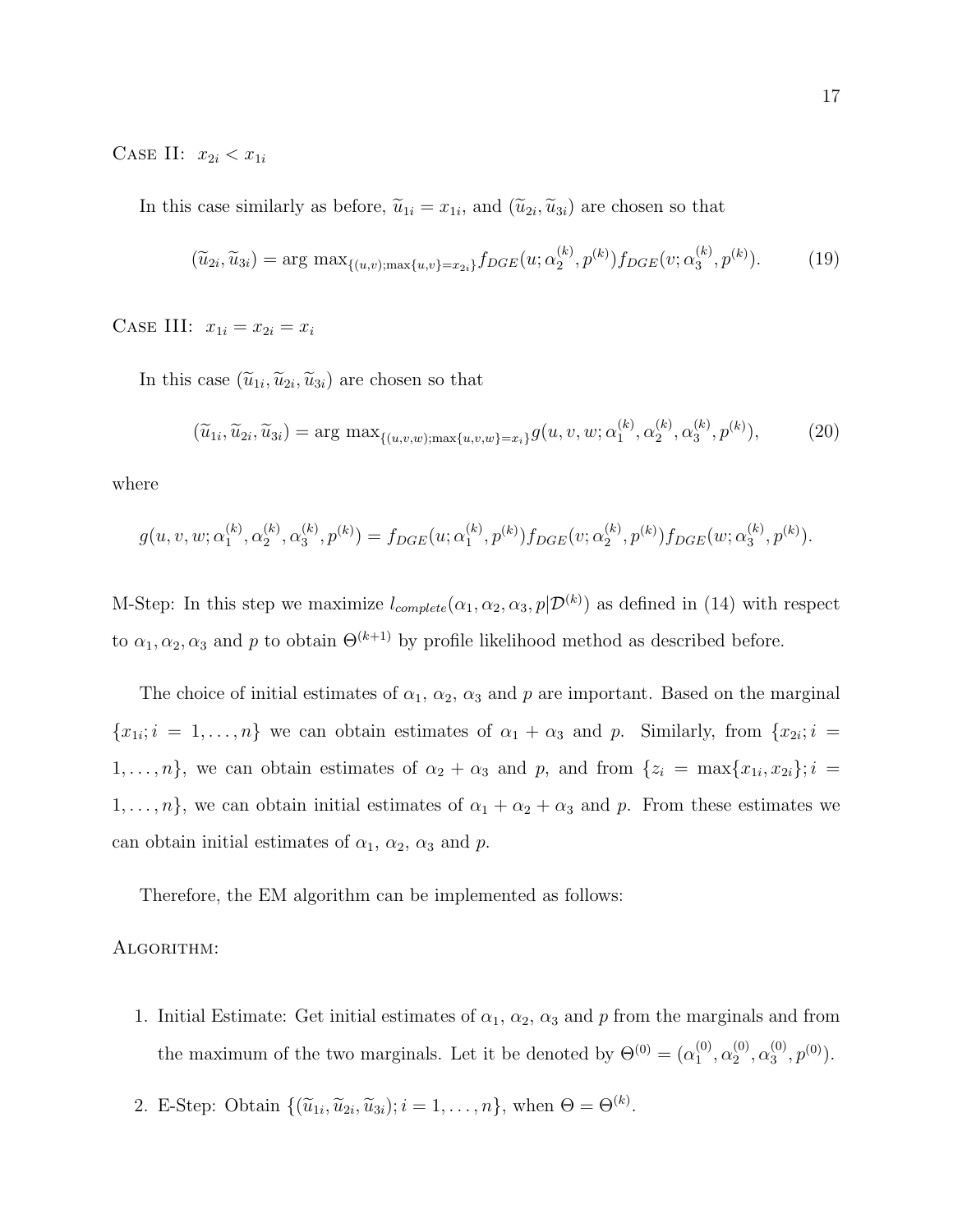- 3. M-Step: From  $\mathcal{D}^{(k)} = \{(\tilde{u}_{1i}, \tilde{u}_{2i}, \tilde{u}_{3i}); i = 1, \ldots, n\}$ , using profile likelihood method obtain  $\Theta^{(k+1)}$  which maximizes the complete log-likelihood function based on  $\mathcal{D}^{(k)}$ .
- 4. Check the convergence, if not satisfied then go back to E-Step and continue the process.

### 4.2 TESTING OF HYPOTHESES

In this section we discuss different testing of hypotheses problems which have some practical relevance. We mainly use the likelihood ratio test (LRT) for the different problems. In each case under the null hypothesis the MLE of any arbitrary parameter  $\delta$  will be denoted by  $\widetilde{\delta}$ .

TEST 1: We want to test the following hypothesis for unknown  $\alpha > 0$ 

$$
H_0: \alpha_1 = \alpha_2 = \alpha_3 = \alpha \quad \text{vs.} \quad H_1: \text{At least one is not equal.} \tag{21}
$$

The problem is of interest as it tests whether all the  $U_i$ 's have the same distribution or not. Under  $H_0$ , the MLEs of  $\alpha$  and  $p$  can be obtained using the same EM algorithm as it has been described before. Here at the M-Step we need to maximize the function

$$
g(\alpha, p) = g_1(\alpha, p) + g_2(\alpha, p) + g_3(\alpha, p),
$$

with respect to  $\alpha > 0$  and  $0 < p < 1$ , where  $g_1, g_2$  and  $g_3$  are the same as defined by (15), (16) and (17), respectively. Under  $H_0$ ,

$$
2(l(\widehat{\alpha}_1, \widehat{\alpha}_2, \widehat{\alpha}_3, \widehat{p}|\mathcal{D}) - l(\widetilde{\alpha}, \widetilde{\alpha}, \widetilde{\alpha}, \widehat{p}|\mathcal{D})) \longrightarrow \chi^2_2
$$
\n(22)

TEST 2: For  $0 < \alpha < 1$ , we want to test

$$
H_0: \alpha_1 = \alpha_2 = \alpha, \quad \alpha_3 = 1 - \alpha \quad \text{vs.} \quad H_1: \alpha_1 \neq \alpha_2. \tag{23}
$$

This is an important problem as it tests whether the marginals have geometric distribution or not. We can use the EM algorithm to compute the MLEs of the unknown parameters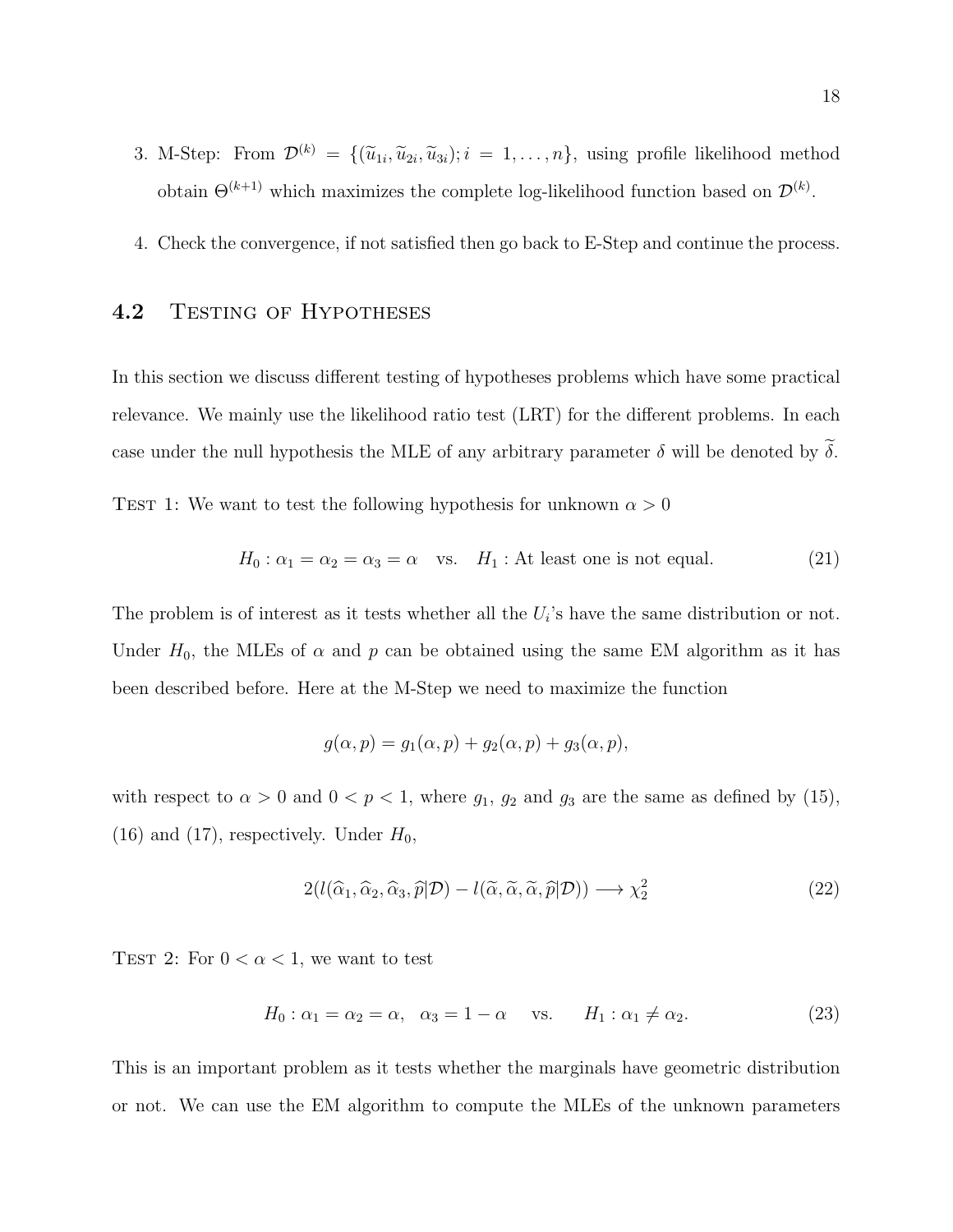under  $H_0$ . In this case at the M-Step we need to maximize

$$
g(\alpha, p) = g_1(\alpha, p) + g_2(\alpha, p) + g_3(1 - \alpha, p),
$$

with respect to  $0 < \alpha < 0$  and  $0 < p < 1$ , where  $g_1, g_2$  and  $g_3$  are same as defined (15), (16) and (17), respectively. Under  $H_0$ 

$$
2(l(\widehat{\alpha}_1, \widehat{\alpha}_2, \widehat{\alpha}_3, \widehat{p}|\mathcal{D}) - l(\widetilde{\alpha}, \widetilde{\alpha}, 1 - \widetilde{\alpha}, \widehat{p}|\mathcal{D})) \longrightarrow \chi_2^2.
$$
 (24)

TEST 3: Finally we want to test the following hypothesis

$$
H_0: \alpha_3 = 0 \quad \text{vs.} \quad H_1: \alpha_3 \neq 0. \tag{25}
$$

This testing problem is of interest as it tests whether the marginals are independent or not. In this case we do not use the EM algorithm to compute the MLEs of  $\alpha_1$ ,  $\alpha_2$  and p under  $H_0$ . However it is an iterative process. We obtain  $\tilde{\alpha}_1$ ,  $\tilde{\alpha}_2$  and  $\tilde{p}$  as follows.

$$
\widetilde{p} = \arg \max \left( g_1(\widetilde{\alpha}_1(p), p) + g_2(\widetilde{\alpha}_2(p), p) \right),\tag{26}
$$

here  $g_1(\cdot)$  and  $g_2(\cdot)$  are the same defined before, and

$$
\widetilde{\alpha}_1(p) = \arg \max g_1(\alpha_1, p), \quad \widetilde{\alpha}_2(p) = \arg \max g_2(\alpha_2, p).
$$

Since  $\alpha_3$  is in the boundary, the standard result does not work. Using Theorem 3 of Self and Liang (1987), it follows that

$$
2(l(\widehat{\alpha}_1, \widehat{\alpha}_2, \widehat{\alpha}_3, \widehat{p}|\mathcal{D}) - l(\widetilde{\alpha}_1, \widetilde{\alpha}_2, 0, \widetilde{p}|\mathcal{D})) \longrightarrow \frac{1}{2} + \frac{1}{2}\chi_1^2.
$$
 (27)

## 5 Data Analysis

In this section we present the analysis of a data set for illustrative purposes. The data set represents Italian Series A football match score data between 'ACF Firontina'  $(X_1)$  and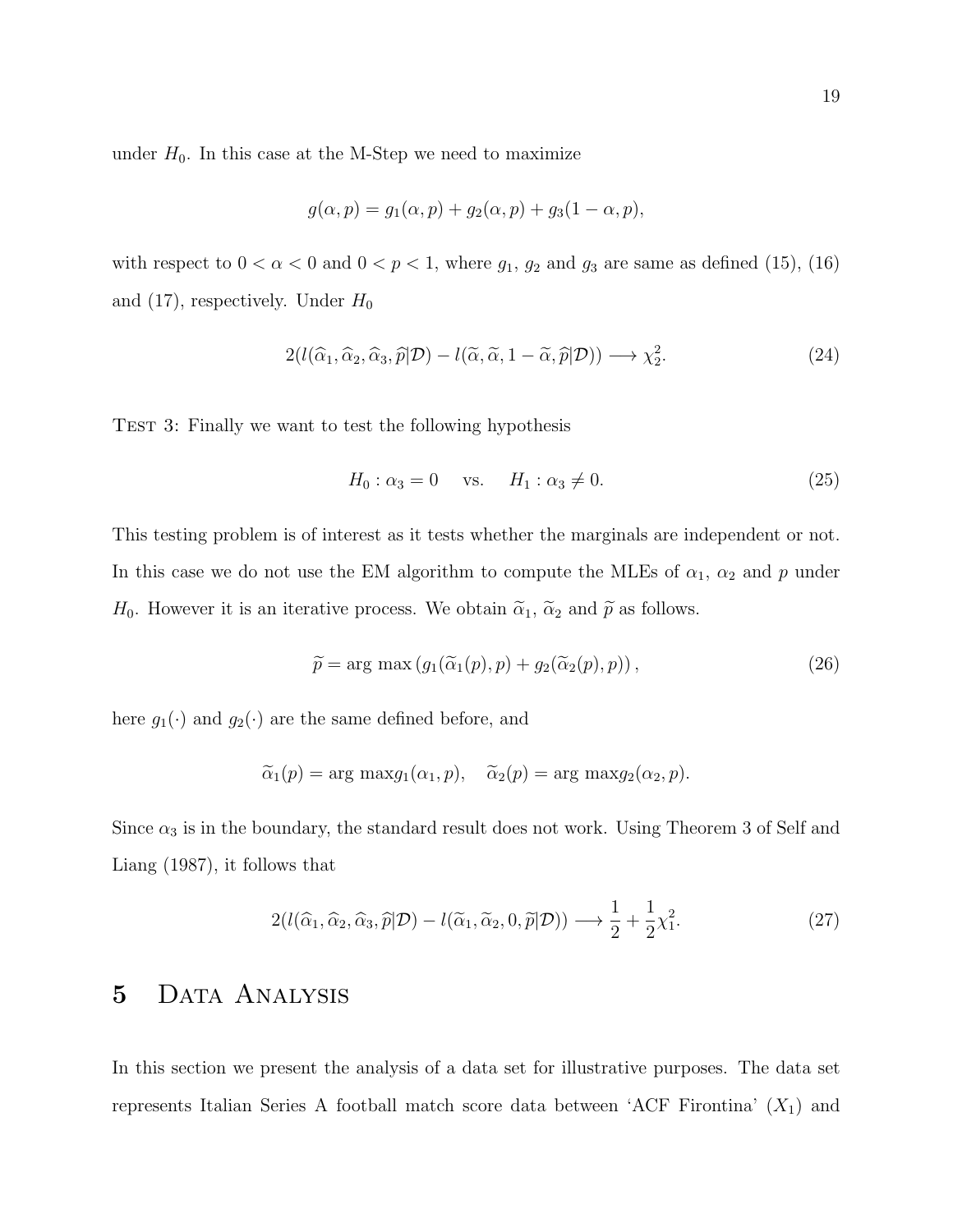'Juventus'  $(X_2)$  during 1996 to 2011. The data set is presented in Table 1. It is presented in the contingency table form in Table 2. Before progressing further first we have fitted the DGE to  $X_1$ ,  $X_2$  and to  $\max\{X_1, X_2\}$ . The MLEs of the unknown parameters and the fitted chi-square values and the associated p-values are reported in Table 3. From Table 3 it is clear that the DGE fits quite well to  $X_1$ ,  $X_2$  and  $\max\{X_1, X_2\}$ .

| Obs.           | ACF            | Juventus       | Obs. | <b>ACF</b>       | Juventus       |
|----------------|----------------|----------------|------|------------------|----------------|
|                | Firontina      |                |      | Firontina        |                |
|                | $(X_1)$        | $(X_2)$        |      | $(X_1)$          | $(X_2)$        |
|                |                |                |      |                  |                |
| $\mathbf{1}$   | $\mathbf 1$    | $\overline{2}$ | 14   | $\overline{1}$   | $\overline{2}$ |
| $\sqrt{2}$     | 0              | 0              | 15   |                  | 1              |
| 3              |                | 1              | 16   | 1                | $\sqrt{3}$     |
| $\overline{4}$ | $\overline{2}$ | $\overline{2}$ | 17   | $\boldsymbol{3}$ | 3              |
| $\mathbf 5$    | 1              | 1              | 18   | $\overline{0}$   | $\mathbf{1}$   |
| $\,$ 6 $\,$    | $\theta$       | $\mathbf 1$    | 19   | 1                | $\mathbf 1$    |
| $\overline{7}$ | $\mathbf{1}$   | 1              | 20   | 1                | $\sqrt{2}$     |
| $8\,$          | 3              | $\mathbf{2}$   | 21   | 1                | $\overline{0}$ |
| $\overline{9}$ | 1              | 1              | 22   | 3                | $\overline{0}$ |
| 10             | $\overline{2}$ | 1              | 23   | 1                | $\overline{2}$ |
| 11             | 1              | $\sqrt{2}$     | 24   | 1                | 1              |
| 12             | 3              | 3              | 25   | $\overline{0}$   | 1              |
| 13             | 0              | $\mathbf 1$    | 26   | $\overline{0}$   | $\mathbf 1$    |

Table 1: UEFA Champion's League data

| $X_1 \downarrow X_2 \rightarrow$ | U |    | 2 | 3         | Total |
|----------------------------------|---|----|---|-----------|-------|
|                                  |   | 5  |   |           |       |
|                                  |   |    | 5 |           | 14    |
| '2                               |   |    |   |           |       |
| 3                                |   |    |   | $\dot{2}$ |       |
| Total                            | 3 | 13 |   | 3         | 26    |

Table 2: UEFA Champion's League data

Now we would like to fit the BDGE model to the above data set. We use the EM algorithm to compute the MLEs of the unknown parameters. We start the EM algorithm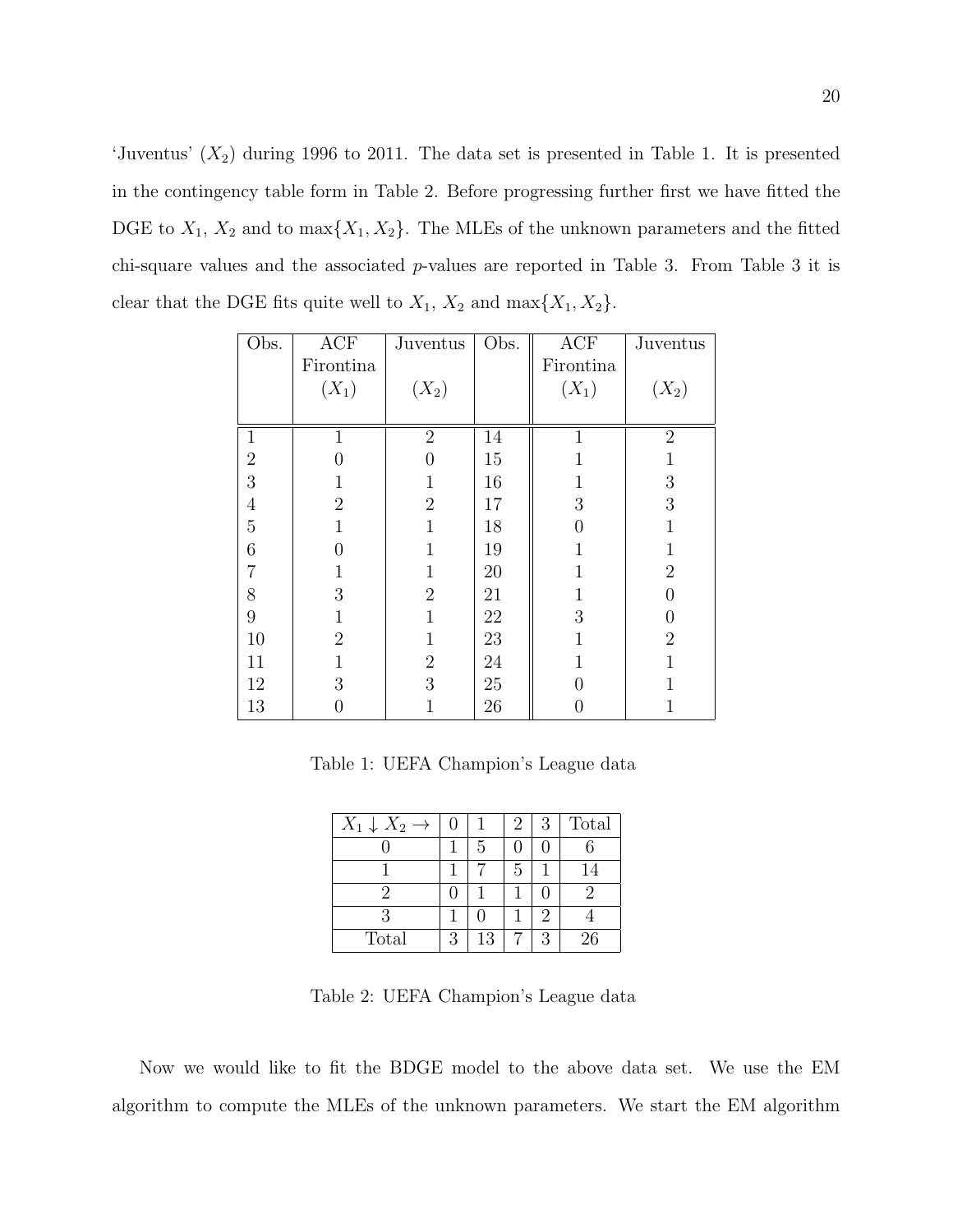| Data               |         | $\widehat{p}$ |        | <i>p</i> -value |
|--------------------|---------|---------------|--------|-----------------|
| $X_1$              | 4.6681  | 0.2617        | 3.9322 | 0.2689          |
| $X_{2}$            | 8.4382  | 0.2311        | 0.0993 | 0.9619          |
| $\max\{X_1, X_2\}$ | 12.2939 | 0.2283        | 1.064  | 0.7857          |

Table 3: MLEs, chi-square and associated p-values for  $X_1$ ,  $X_2$  and max $\{X_1, X_2\}$ .

with the initial estimates as suggested in the previous section. If we denote the initial estimates of  $\alpha_1, \alpha_2, \alpha_3$  and p as  $\alpha_1^{(0)}$  $\binom{0}{1}, \alpha_2^{(0)}$  $\alpha_2^{(0)}, \alpha_3^{(0)}$  $_3^{(0)}$  and  $p^{(0)}$ , respectively, then  $\alpha_1^{(0)}$  $\binom{0}{1}, \alpha_2^{(0)}$  $_2^{(0)}$  and  $\alpha_3^{(0)}$ 3 satisfy the following equations.

$$
\alpha_1^{(0)} + \alpha_3^{(0)} = 4.6681
$$
,  $\alpha_2^{(0)} + \alpha_3^{(0)} = 8.4382$  and  $\alpha_1^{(0)} + \alpha_2^{(0)} + \alpha_3^{(0)} = 12.2939$ .

Hence,

$$
\alpha_1^{(0)} = 3.8557
$$
,  $\alpha_2^{(0)} = 7.6258$ ,  $\alpha_3^{(0)} = 0.8124$ .

We have taken  $p^{(0)} = (0.2617 + 0.2311 + 0.2283)/3.0 = 0.2404$ . With these initial estimates we have started the EM algorithm and we stop the EM algorithm when the absolute difference between the two consecutive log-likelihood values is less than 10<sup>−</sup><sup>4</sup> . The EM algorithm stops after 24 steps and the final estimates of the unknown parameters and the associated 95% confidence intervals are reported within brackets as follows:  $\hat{\alpha}_1 = 1.2836 (0.5317, 2.0355)$ ,  $\hat{\alpha}_2 = 3.7705$  (2.0187,5.5223),  $\hat{\alpha}_3 = 1.0358$  (0.4887,1.5829) and  $\hat{p} = 0.3410$  (0.2863,0.3957). The associated log-likelihood value becomes -51.0549. The expected frequencies for each cell based on the fitted BDGE distribution are provided in Table 4. The observed chi-square

| $X_1 \downarrow X_2 \rightarrow$ |      |                      |      | $\mathcal{R}$ |
|----------------------------------|------|----------------------|------|---------------|
|                                  |      | $1.28 \mid 2.60$     | 1.43 | 0.57          |
|                                  |      | $1.32 \mid 5.46$     | 2.50 | 0.99          |
|                                  |      | $0.58$   1.79   2.47 |      | 0.52          |
|                                  | 0.21 | 0.66                 | 0.43 | 0.78          |

Table 4: Expected cell frequencies based on fitted BDGE

value is 15.8524 with the *p*-value greater than 0.30, for the  $\chi^2$  distribution with 14 degrees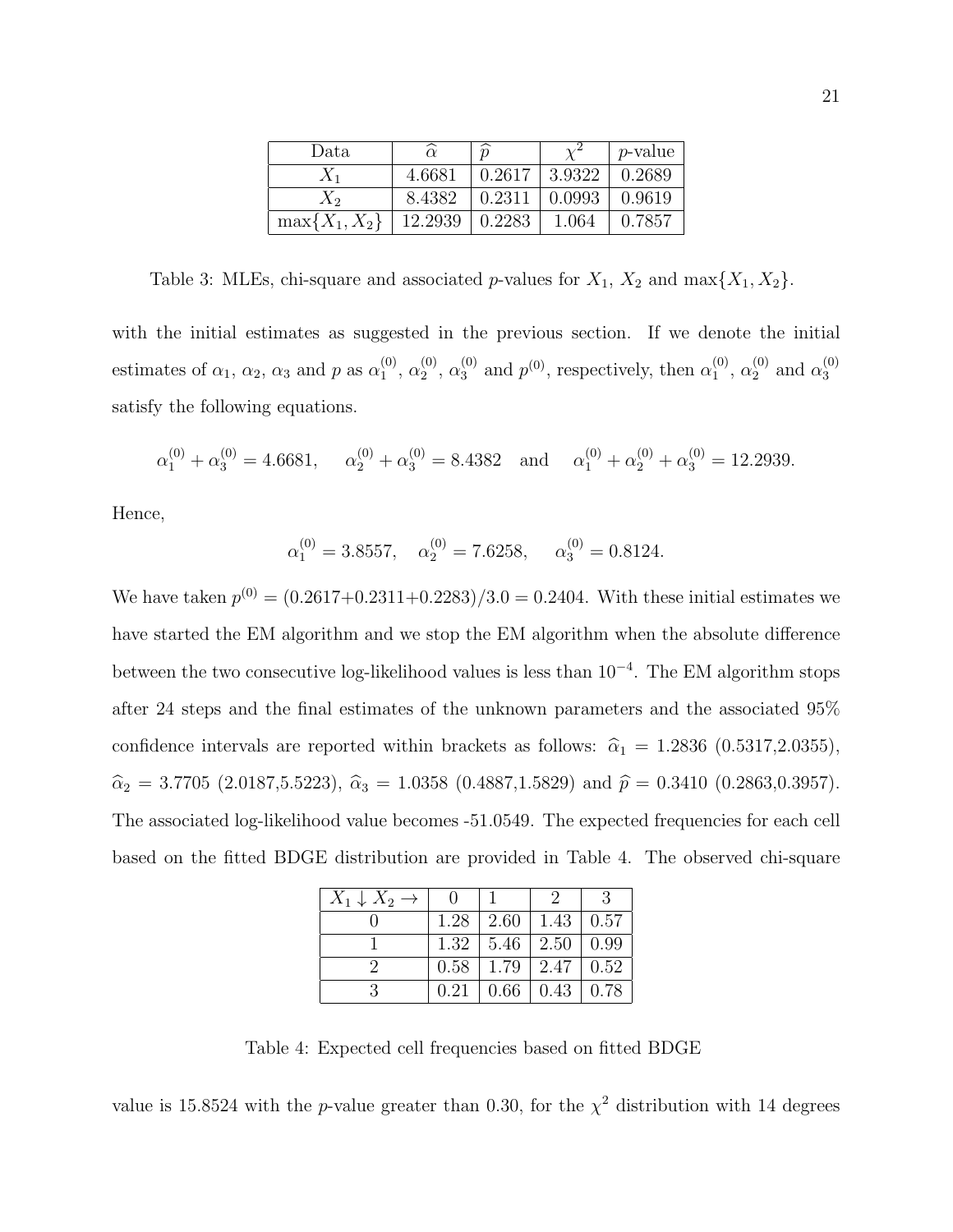of freedom. Hence, it implies that the BDGE provides a very good fit to the bivariate data set.

It is observed that the final estimates are quite far away from the initial estimates. So to check, whether they are actually MLEs or not we have performed a grid search on four dimensions with the range of  $\alpha$  values between 0.1 to 10.0 with a grid size 0.0001, and the p-values between 0.01 to 0.99 with the same grid size. We obtain the global optimum values of  $\alpha_1$ ,  $\alpha_2$ ,  $\alpha_3$  and p as 1.2827, 3.7783, 1.0401 and 0.3428, respectively with the log-likelihood value as -51.0538. Therefore, it is clear that the obtained estimates using EM algorithm are very close to the true MLEs. It may be mentioned here that the grid search took more than 6 hours, where as in the same machine the EM algorithm took less than 50 seconds.

Now we would like to test the following hypothesis:

$$
H_0: \alpha_1 = \alpha_2 \quad \text{vs.} \quad H_1: \alpha_1 \neq \alpha_2.
$$

It mainly indicates whether the performances of the two teams against each other are the same or not. Under the null hypothesis we obtain the MLEs as follows:  $\hat{\alpha}_{10} = \hat{\alpha}_{20} = 3.3025$ ,  $\hat{\alpha}_{30} = 1.1423$ ,  $\hat{p}_0 = 0.3175$  and the associated log-likelihood value is -51.9978. We would like to use the likelihood ratio test, and the value of the test statistic is  $2(-51.0538 + 51.9978)$  = 1.888. The associated *p*-value for  $\chi_1^2$  degrees of freedom is less than 0.17. Hence, we cannot reject the null hypothesis. The expected frequencies for each cell based on the fitted BDGE distribution with  $\alpha_1 = \alpha_2$ , are provided in Table 5. The observed chi-square value is 18.1072

| $X_1 \downarrow X_2 \rightarrow$ |      |      |                  | 3    |
|----------------------------------|------|------|------------------|------|
|                                  | 1.33 | 1.99 | 0.92             | 0.33 |
|                                  | 1.99 | 6.06 | 2.23             | 0.79 |
|                                  | 0.92 |      | $2.22 \mid 2.52$ | 0.44 |
|                                  | 0.33 | 0.79 | 0.44             | 0.73 |

Table 5: Expected cell frequencies based on fitted BDGE when  $\alpha_1 = \alpha_2$ .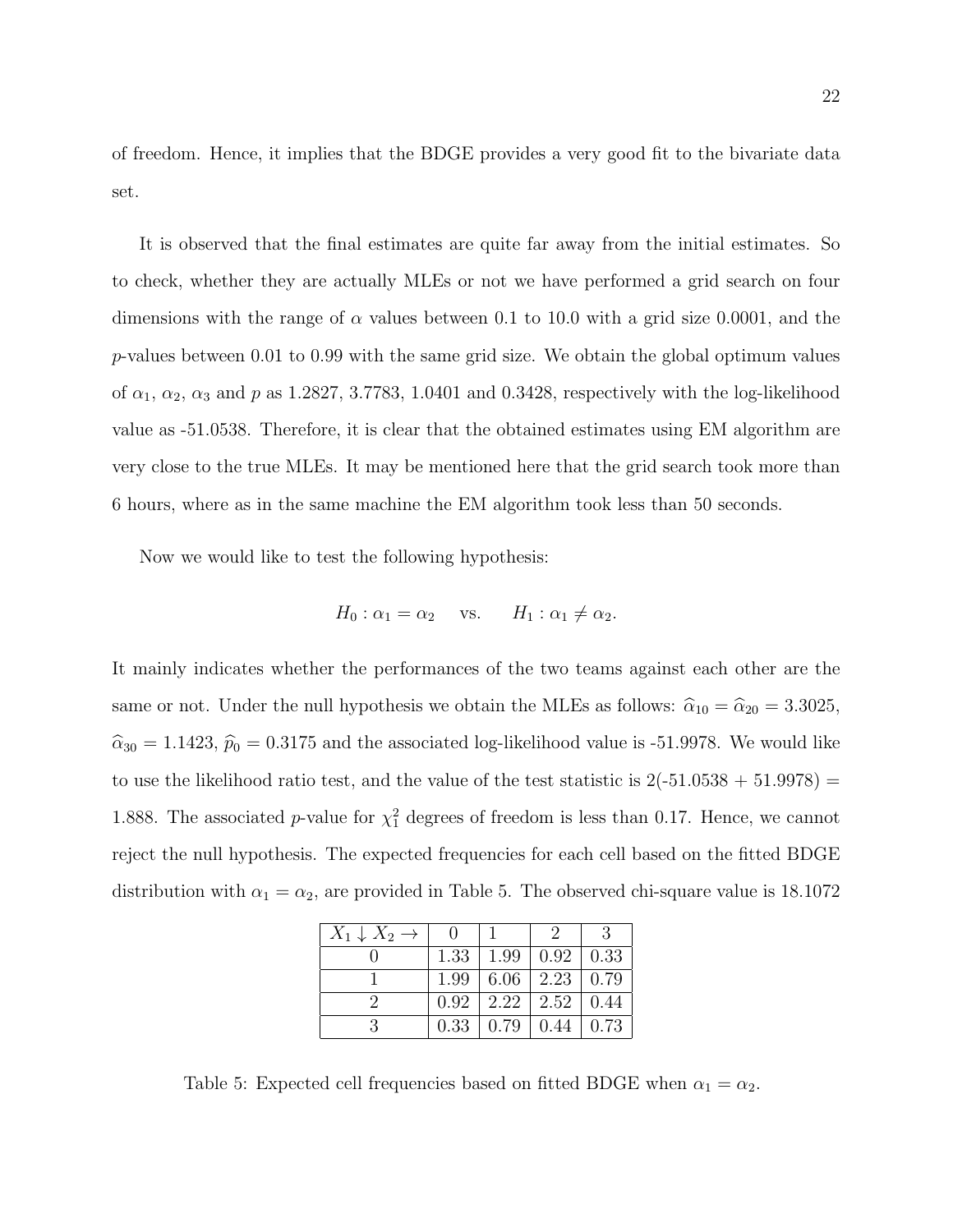with the p-value 0.20. Hence, it implies that the BDGE with  $\alpha_1 = \alpha_2$  also provides a good fit to the bivariate data set. Therefore, based on the available data we make the conclusion that the performances of the two teams against each other are not significantly different.

Now we would like to test whether bivariate geometric distribution can be used or not to analyze this data set, as it has been considered in Test 2 in the previous section. We obtain the MLEs of  $\alpha$  and  $p$  under the null hypothesis as  $\hat{\alpha} = 0.5334$  and  $\hat{p} = 0.2879$ . The associated log-likelihood value becomes  $-93.3893$ . It is observed that the p-value of the test statistic, is less than 0.001. Hence, bivariate geometric distribution cannot be used in this case.

For comparison purposes we would like to examine whether bivariate Poisson distribution provides a better fit or not to this data set. We have used the following joint PMF of a bivariate Poisson distribution with parameters  $\lambda_1, \lambda_2$  and  $\lambda_3$ .

$$
P(X_1 = i, X_2 = j) = \sum_{k=0}^{\min\{i,j\}} \frac{e^{-\lambda_1} \lambda_1^{i-k}}{(i-k)!} \times \frac{e^{-\lambda_2} \lambda_2^{j-k}}{(j-k)!} \times \frac{e^{-\lambda_3} \lambda_3^k}{k!}, \quad i, j \in \mathcal{N}_0. \tag{28}
$$

The MLEs of  $\lambda_1$ ,  $\lambda_2$  and  $\lambda_3$  are as follows:  $\hat{\lambda}_1 = 0.8089$ ,  $\hat{\lambda}_2 = 0.9737$ ,  $\hat{\lambda}_3 = 0.5643$ , respectively, and the associated log-likelihood value is -53.3251. The expected frequencies for each cell based on the fitted bivariate Poisson distribution are provided in Table 6. The observed

| $X_1 \downarrow X_2 \rightarrow$ |      |                    |      | 3    |
|----------------------------------|------|--------------------|------|------|
|                                  | 2.48 | 2.42               | 1.18 | 0.38 |
|                                  | 2.01 | $\vert 3.36 \vert$ | 2.32 | 0.98 |
|                                  | 0.81 | 1.92               | 1.89 | 1.05 |
|                                  | 0.22 | 0.67               | 0.87 | 0.64 |

Table 6: Expected cell frequencies based on fitted bivariate Poisson with joint PMF (28).

chi-square value and the associated p-value are 21.8381 and 0.08, respectively. Therefore, it is clear that the bivariate Poisson distribution (28) does not provide a good fit to this data set.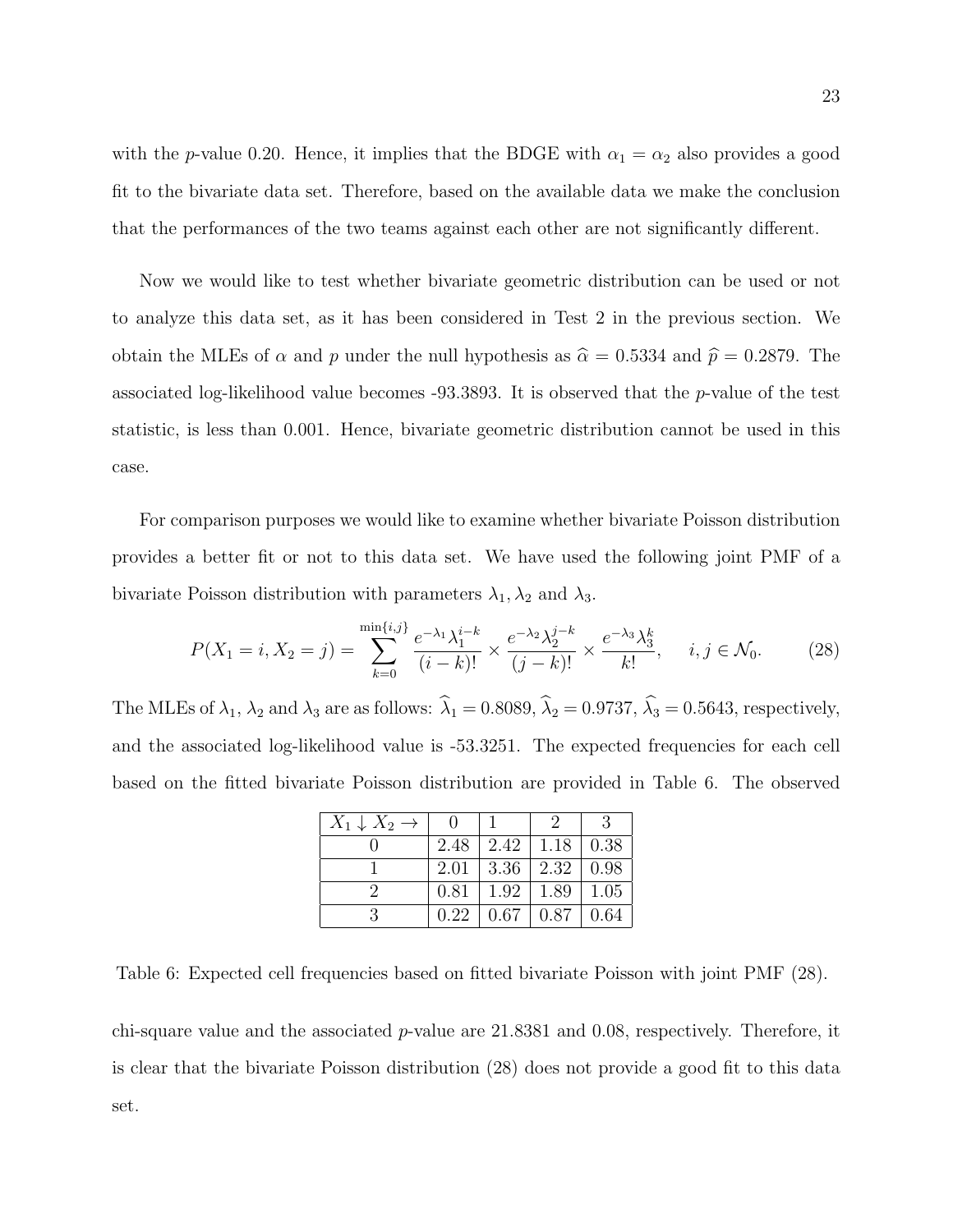# **6** CONCLUSIONS

In this paper we have introduced a bivariate discrete generalized exponential (BDGE) distribution which is a natural discrete version of the continuous bivariate generalized exponential distribution of Kundu and Gupta [9]. The proposed BDGE distribution has the marginals which are discrete generalized exponential distribution. The BDGE distribution has four parameters and it is a flexible bivariate model. We have derived several properties of the distribution. It is observed that the MLEs of the BDGE distribution cannot be obtained in explicit forms and they have to be obtained by solving four non-linear equations simultaneously. We have proposed a new EM algorithm which is very specific to this particular problem. The proposed EM algorithm avoids solving four non-linear equations. It only needs to solve four one-dimensional optimization problems. Hence, it is quite easy to implement in practice. One data set has been analyzed and it is observed that the proposed model and the EM algorithm work quite well in practice.

In this paper we have developed mainly the classical inference. It will be interesting to develop the Bayesian inference also and compare their performances. Moreover, here we have considered the bivariate model, it is important to see how it can be generalized to the multivariate case. More work is needed along these directions.

### Acknowledgements:

The authors would like to thank two unknown referees and the associate editor for their constructive comments which had helped to improve the manuscript in a significant manner.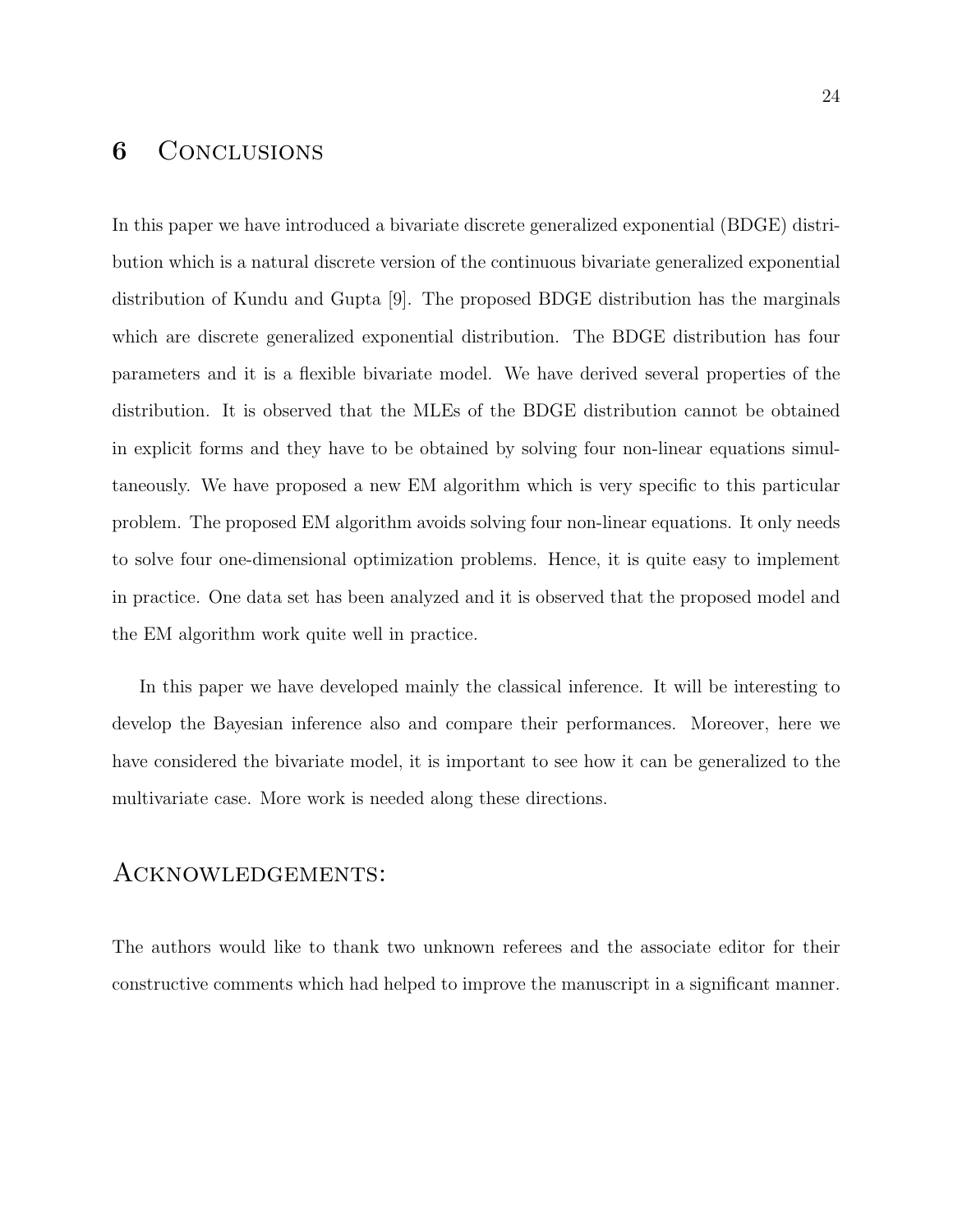### Appendix

#### PROOF OF RESULT 11:

First we will show that the function  $h(\alpha|p)$  for  $0 < p < 1$ , and for any  $j = 0, 1, \ldots$ ,

$$
h(\alpha|p) = \ln \left[ (1 - p^{j+1})^{\alpha} - (1 - p^j)^{\alpha} \right]
$$

is a log-concave function. By straight forward calculation it can be seen that

$$
\frac{d^2}{d\alpha^2}h(\alpha|p) = \frac{h_1(\alpha|p)}{h_2(\alpha|p)} < 0,
$$

where

$$
h_1(\alpha|p) = -(1-p^j)^{\alpha}(1-p^{j+1})^{\alpha} (\ln(1-p^{j+1}) - \ln(1-p^j))^2,
$$
  
\n
$$
h_2(\alpha|p) = ((1-p^{j+1})^{\alpha} - (1-p^j)^{\alpha})^2.
$$

- [1] Ashour, S. K., Amin, E.A. and Muhammed, H.Z. (2009), "Moment generating function of the bivariate generalized exponential distribution", Applied Mathematical Sciences, vol. 3, 2911 - 2918.
- [2] Al-Hussaini, E.K. and Ahsanullah, M. (2015), Exponentiated Distributions, Atlantis Press, Paris, France.
- [3] Dewan, I. and Nandi, S. (2013), "An EM algorithm for the estimation of parameters of bivariate generalized exponential distribution under random left censoring", Journal of Statistical Computation and Simulation, vol. 83, 1648 - 1660.

П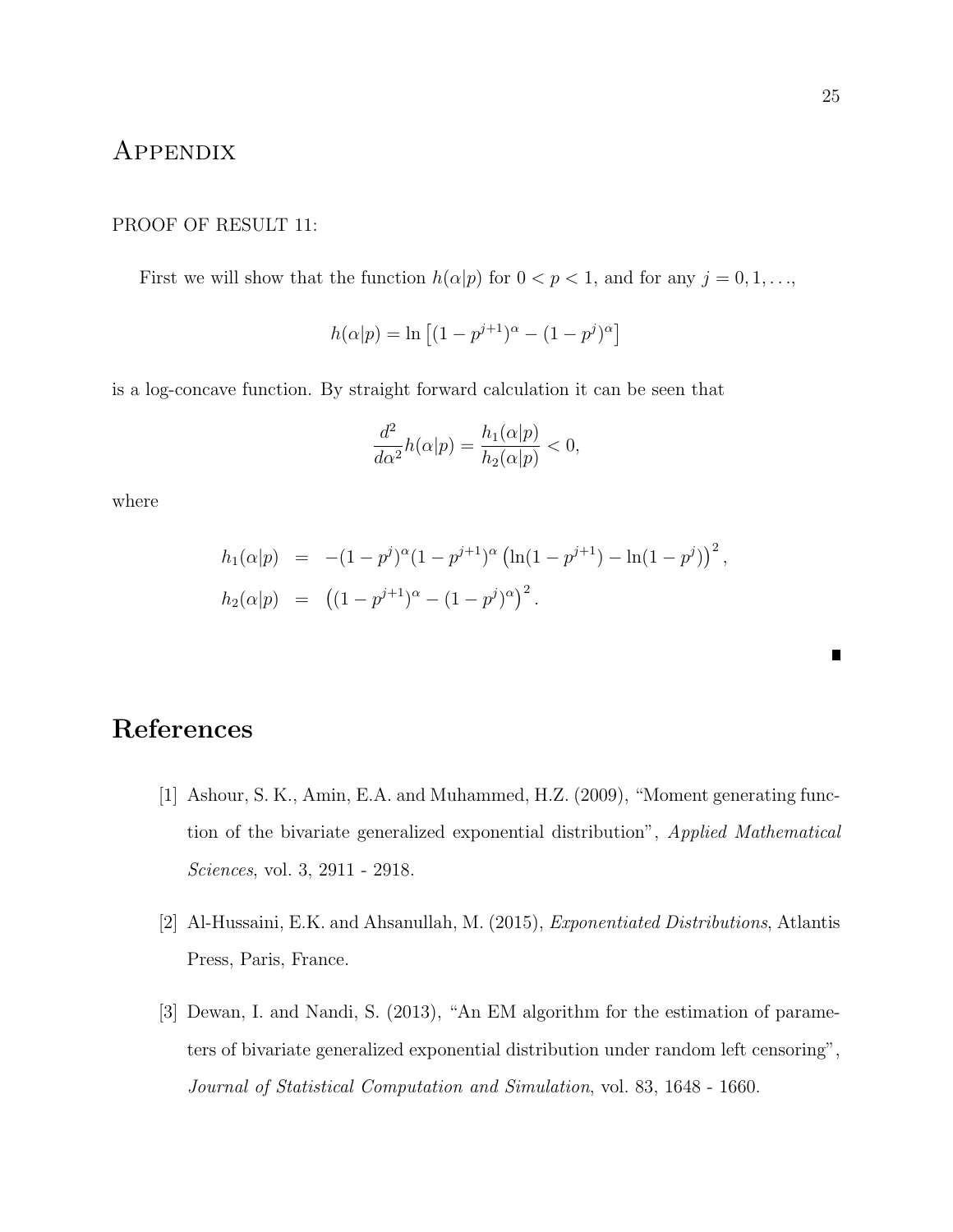- [4] Dey, A.K. and Kundu, D. (2012), "Discriminating between the bivariate generalized exponential and bivariate Weibull distributions", Chilean Journal of Statistics, vol. 3, 93 - 100.
- [5] Genc, A.I. (2014), "Distribution of product and quotient of bivariate generalized exponential distribution", Statistical Papers, vol. 55, 785 - 803.
- [6] Gupta, R.D. and Kundu, D. (1999), "Generalized exponential distributions", Australian and New Zealand Journal of Statistics, vol. 41, 173-188.
- [7] Gupta, R.D. and Kundu, D. (2007), "Generalized exponential distribution: existing results and some recent developments", Journal of the Statistical Planning and Inference, vol. 137, 3537 - 3547.
- [8] Karlis, D. (2003), "ML estimation for multivariate shock models via an EM algorithm", Annals of the Institute of Statistical Mathematics, vol. 55, 817 - 830.
- [9] Kundu, D. and Gupta, R.D. (2009), "Bivariate generalized exponential distribution", Journal of the Multivariate Analysis, vol. 100, 581 - 593.
- [10] Lee, H. and Cha, J.H. (2015), "On two general classes of discrete bivariate distributions", The American Statistician, 69(3), 221-230.
- [11] Louis, T. A. (1982), "Finding the observed information matrix when using the EM algorithm", Journal of the Royal Statistical Society, Series B, vol. 44, 226 - 233.
- [12] Nekoukhou, V., Alamatsaz, M.H. and Bidram, H. (2013), "Discrete generalized exponential distribution of a second type", Statistics, vol. 47, 876 - 887.
- [13] Nelsen, R. B. (2006), An introduction to copulas, Springer, New York.